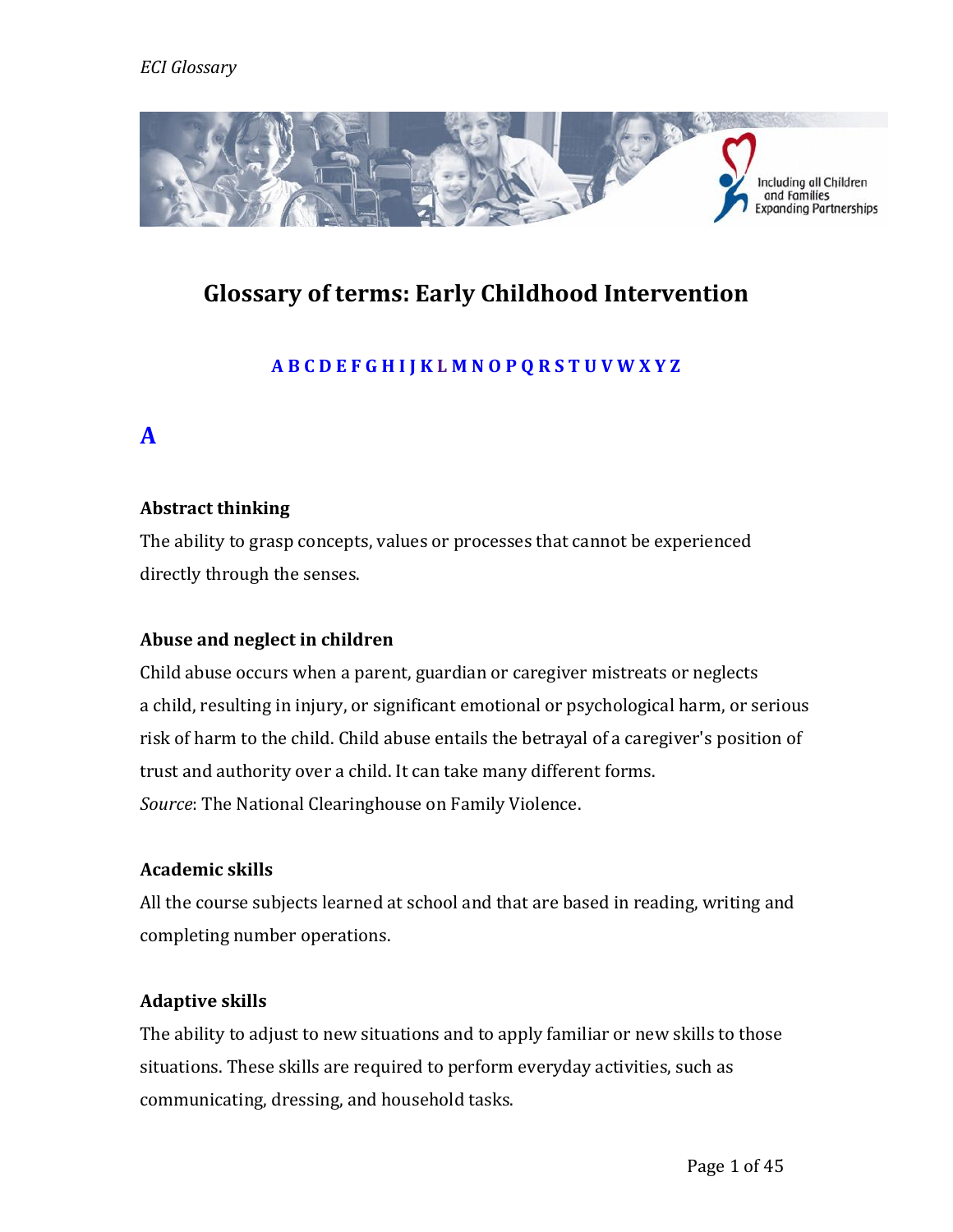## **Alliteration**

When two or more words starts with the same sound (for example jumping jaguars).

#### **Alternative therapies**

These are therapies and strategies that are considered non -traditional, or less traditional. Professionals in the medical and therapy fields will only rely on therapies that have been approved by members of the academic research community.

## **Anencephaly**

Anencephaly is a defect in the closure of the neural tube during fetal development. Anencephaly occurs when the "cephalic" or head end of the neural tube fails to close, resulting in the absence of a major portion of the brain, skull, and scalp. Infants with this disorder are born without a forebrain (the front part of the brain) and a cerebrum (the thinking and coordinating part of the brain). *Source*; National Institute of Neurological Disorders and Stroke [http://www.ninds.nih.gov/disorders/cephalic\\_disorders/cephalic\\_disorders.htm](http://www.ninds.nih.gov/disorders/cephalic_disorders/cephalic_disorders.htm)

## **Antidepressant medication**

Some research suggests that abnormalities in neurotransmitter activity affect mood and behavior. SSRIs seem to relieve symptoms of depression by blocking the reabsorption (reuptake) of serotonin by certain nerve cells in the brain. This leaves more serotonin available in the brain. Increased serotonin enhances neurotransmission — the sending of nerve impulses — and improves mood. SSRIs are called selective because they seem to affect only serotonin, not other neurotransmitters.

*Source*[: http://www.mayoclinic.com/health/ssris/MH00066](http://www.mayoclinic.com/health/ssris/MH00066)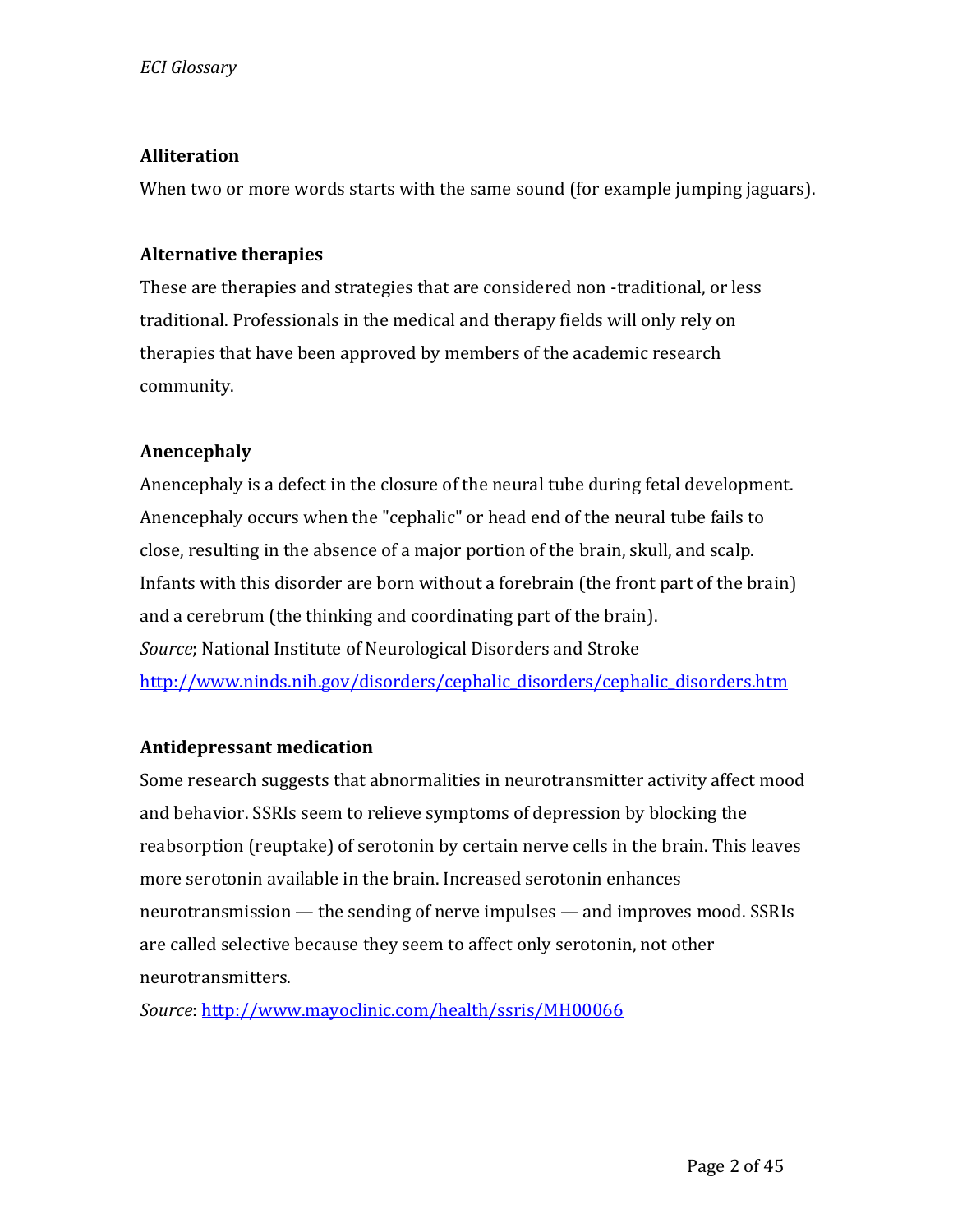## **Antiepileptic drugs**

Antiepileptic drugs decrease membrane excitability, increase postsynaptic inhibition or alter synchronization of neural networks to decrease excessive neuronal excitability associated with seizure development. Common side effects of decreasing neuronal excitability, however, are slowed motor and psychomotor speed, poorer attention and mild memory impairment (Meador, 2005). *Source*: Cognitive Side Effects of Antiepileptic Drugs in Children *By David W. Loring, Ph.D. Psychiatric Times* September 2005 Vol. XXII Issue 10

#### **Apraxia**

a=no- or without-; praxia=action; term refers to someone who struggles with actions, e.g., language, motor.

#### **Areas of development**

These are also called developmental areas or developmental domains and include the following: physical, motor, language, cognitive, social, emotional and adaptive.

## **Argumentative**

A child who tends to argue.

## **Arnold-Chiari malformation**

Arnold Chiari malformation s a serious neurological disorder where the bottom part of the brain, the cerebellum, descends out of the skull and crowds the spinal cord, putting pressure on both the brain and spine and causing many symptoms. *Source*: Conquer Chiar[i http://www.conquerchiari.org/index.htm](http://www.conquerchiari.org/index.htm)

## **Articulation**

The ability to produce and connect vowel and sounds, i.e. pronunciation.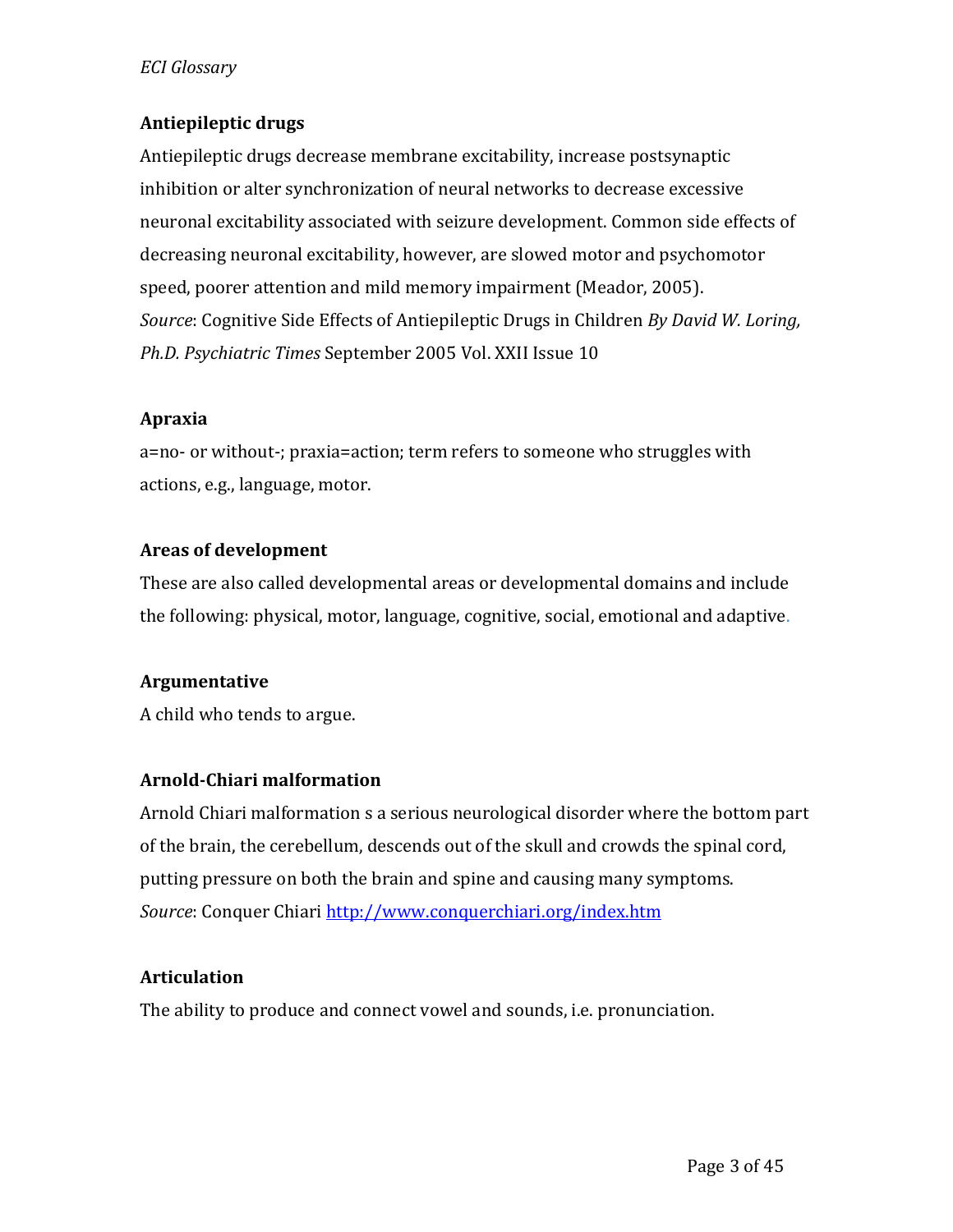#### **Articulate (or to pronounce)**

To *pronounce* and to *articulate* are similar terms and refer to making the vowels and consonants in a word clear for others to understand.

#### **Assembling**

As they grow older, children learn to put together pieces that will create a picture, an image or a form.

#### **Assess**

To assess includes to observe, to test with educational and learning tools, and to talk to teachers and parents of the child.

#### **Asthma**

Asthma is a recurring inflammation of the lungs which is caused by certain triggers. These triggers inflame the airways and cause them to temporarily narrow causing difficulty in breathing.

*Source*[: http://www.lung.ca/diseases-maladies/asthma-asthme/children](http://www.lung.ca/diseases-maladies/asthma-asthme/children-enfants/index_e.php)[enfants/index\\_e.php](http://www.lung.ca/diseases-maladies/asthma-asthme/children-enfants/index_e.php)

#### **Asymmetry**

Asymmetry= not the same type of damage to the left and right sides of the body

## **At risk**

It is important to note that, for the purposes of this course, the term "at risk" does not refer to safety only. The term "at risk" includes ESTABLISHED, BIOLOGICAL and ENVIRONMENTAL conditions that could place a child at risk for developmental delays.

## **Auditory and verbal therapy**

Auditory and verbal therapy refers to techniques that use both signs and language to communicate with children; therapists may blow bubbles, use special books and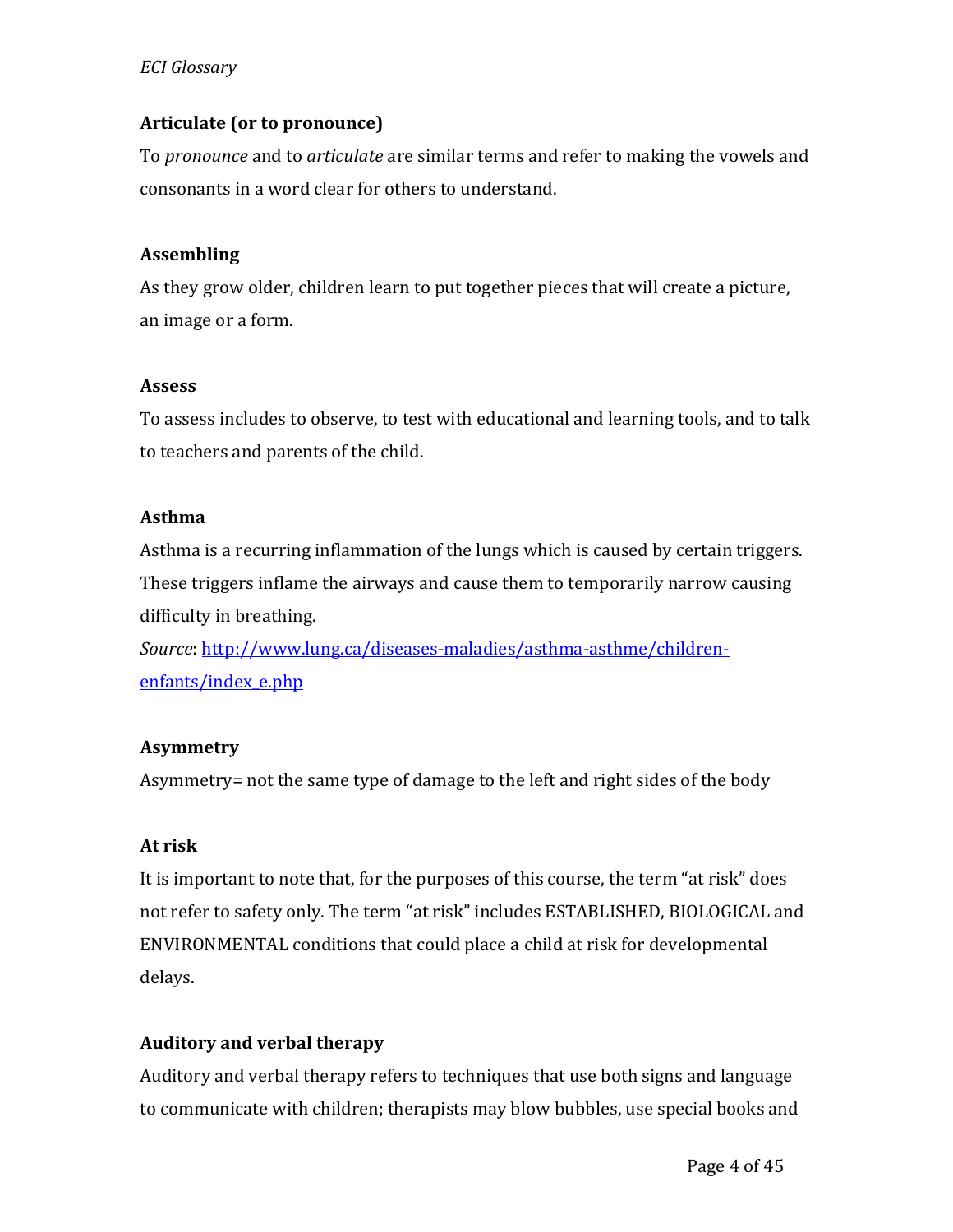materials with animated images and different textures to stimulate language production in the child.

## **Auditory stimuli**

All sounds made by human, animals or objects. May include words, music, noises from the environment like rain, or a car honk, fire alarm, etc.

## **B**

#### **Babble**

Putting consonant and a vowel together. Babies will first repeat the consonantvowel combination once (i.e. ba, da…), and then will repeat it over and over again (i.e. babababa, badabaga…). *Source*: Coleman, 2006.

# **Behavior Intervention Plan (BIP)**

A Behavior Intervention Plan (BIP) utilizes observations that have been completed by a specialized teacher through a special form of assessment known as **Functional** [Behavioral Assessment.](http://specialchildren.about.com/od/fba/g/FBA.htm) The information collected through the Functional Behavioural Assessment is then discussed with parents and teachers or ECE service providers and then a plan is conceived to manage the child's behaviour that will include activities and specific routines.

#### **Beliefs**

Family beliefs develop in the broader social and cultural context. They influence how we interpret the beliefs of the broader social and cultural context. They are seen as truth by family members, i.e. 'This is the way things are because this is the way they are".

*Source*: HPERF 258 Lecture – Indiana University [www.indiana.edu/~hperf258/lectures/Beliefs.ppt](http://www.indiana.edu/~hperf258/lectures/Beliefs.ppt)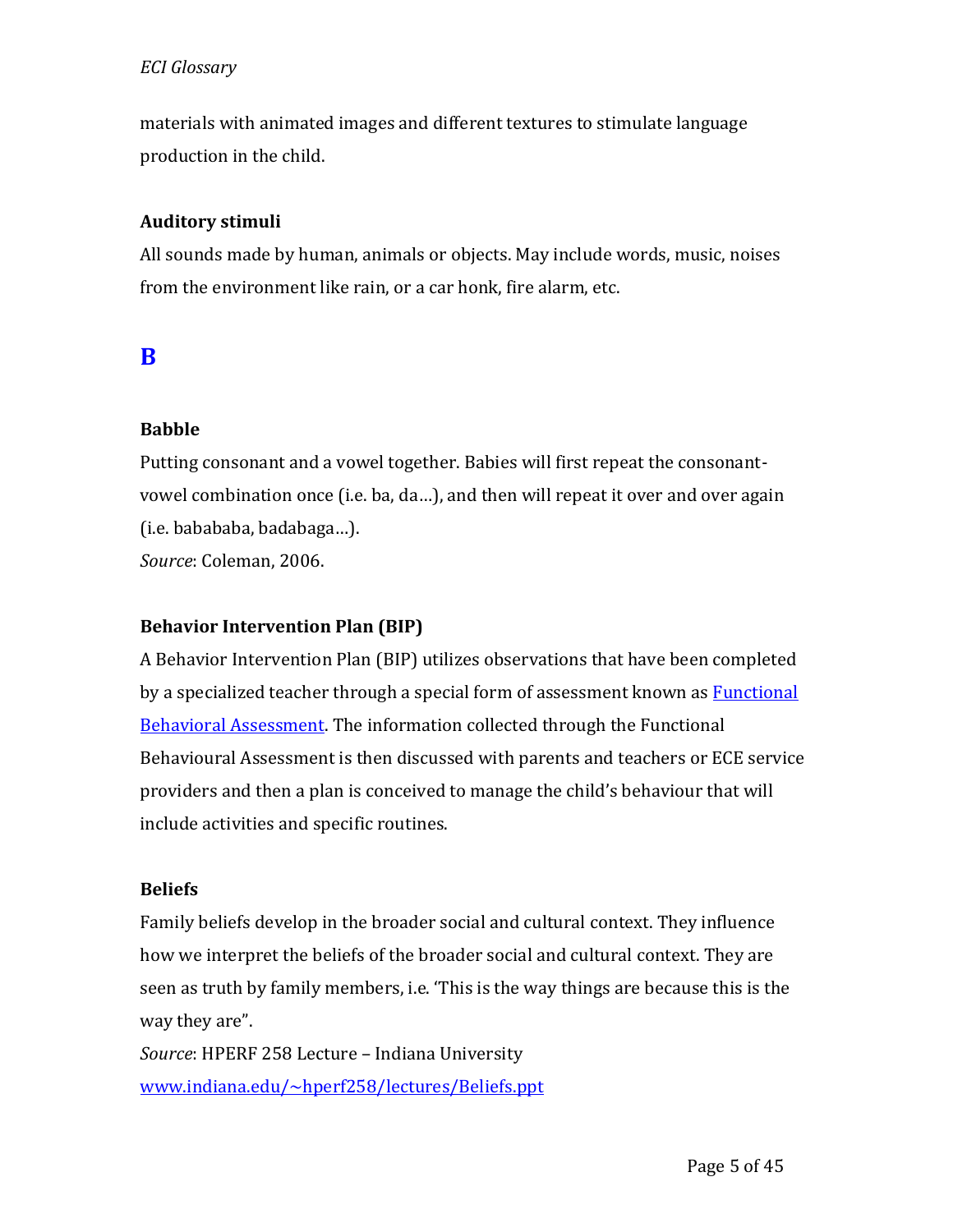#### **Belief systems**

Parents' attitudes towards rearing their child are based on their own previous experiences and how they were raised as children.

#### **Blindness**

Includes legally blind and totally blind:

- "Legally blind" indicates that a person has less than 20/200 vision in the better eye or a very limited field of vision (20 degrees at its widest point); and - "Totally blind" students learn via Braille language or other non-visual media. (IDEA)

## **Blood transfusion**

A blood transfusion is a safe procedure in which blood is given to you through an intravenous (IV) line in one of your blood vessels.

## **Boards of Education**

The provincial government and B.C.'s 60 elected Boards of Education co-manage the education system in British Columbia. The province establishes the amount of grant funding for public education annually, and uses a funding formula to allocate these funds to Boards of Education. Boards manage and allocate their allotment based on local spending priorities. In addition, the province provides capital costs and funding for special programs through supplemental government funds. The funding allocation system provides financial resources for the operation of the K-12 system by using data collected from schools and districts and applying formulae to ensure equity across British Columbia.

*Source*[: http://www.bced.gov.bc.ca/k12funding/](http://www.bced.gov.bc.ca/k12funding/)

#### **Brain**

The organ of nerve tissue located within the skull that controls that activity of the nerves and regulates the function of many processes, including sensory, reflexive,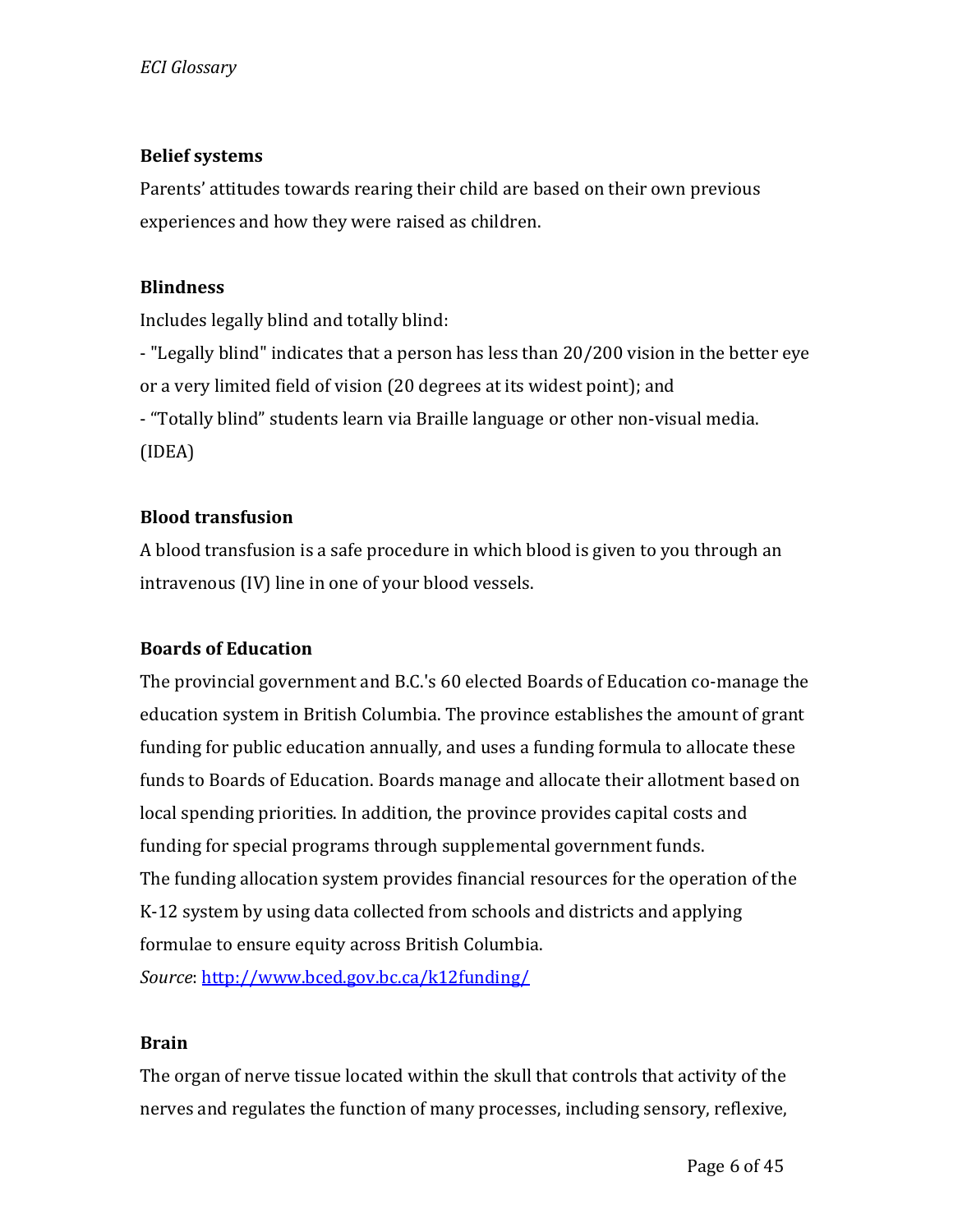motor, cognitive, and communication. The brain and the spinal cord form the central nervous system.

## **Brushfield' spots**

These are small white spots present on the iris (the colored part of the eye). These spots are harmless, and can be seen in people without Down syndrome as well. *Source*: National Down Syndrome Society http://www[.ndss.org/index.php?option=com\\_content&view=article&id=](http://www.ndss.org/index.php?option=com_content&view=article&id=175%3Avision-and-down-syndrome&catid=60%3Aassociated-conditions&Itemid=88&limitstart=1) [175%3Avision-and-down-syndrome&catid=60%3Aassociated](http://www.ndss.org/index.php?option=com_content&view=article&id=175%3Avision-and-down-syndrome&catid=60%3Aassociated-conditions&Itemid=88&limitstart=1)[conditions&Itemid=88&limitstart=1](http://www.ndss.org/index.php?option=com_content&view=article&id=175%3Avision-and-down-syndrome&catid=60%3Aassociated-conditions&Itemid=88&limitstart=1)

# **C**

## **Captioned films/videos**

These are films and videos with subtitles (preferably in different languages).

## **Categories**

As they grow older, children learn to group objects that "belong" and leave out those that "do not belong" into categories; for example, all other blocks that are not red or of a certain shape need to be kept out of the container.

## **Cause for hearing loss**

This is also called "etiology." This is a medical term and means " the study of the causes" for a condition or disease.

## **Central auditory processing system (CAPD)**

Children with CAPD have problems with their central auditory processing system and even if they hear, they do not know what to do of the information they receive. *Source*[: http://www.tsbvi.edu/seehear/spring00/centralauditory.htm](http://www.tsbvi.edu/seehear/spring00/centralauditory.htm)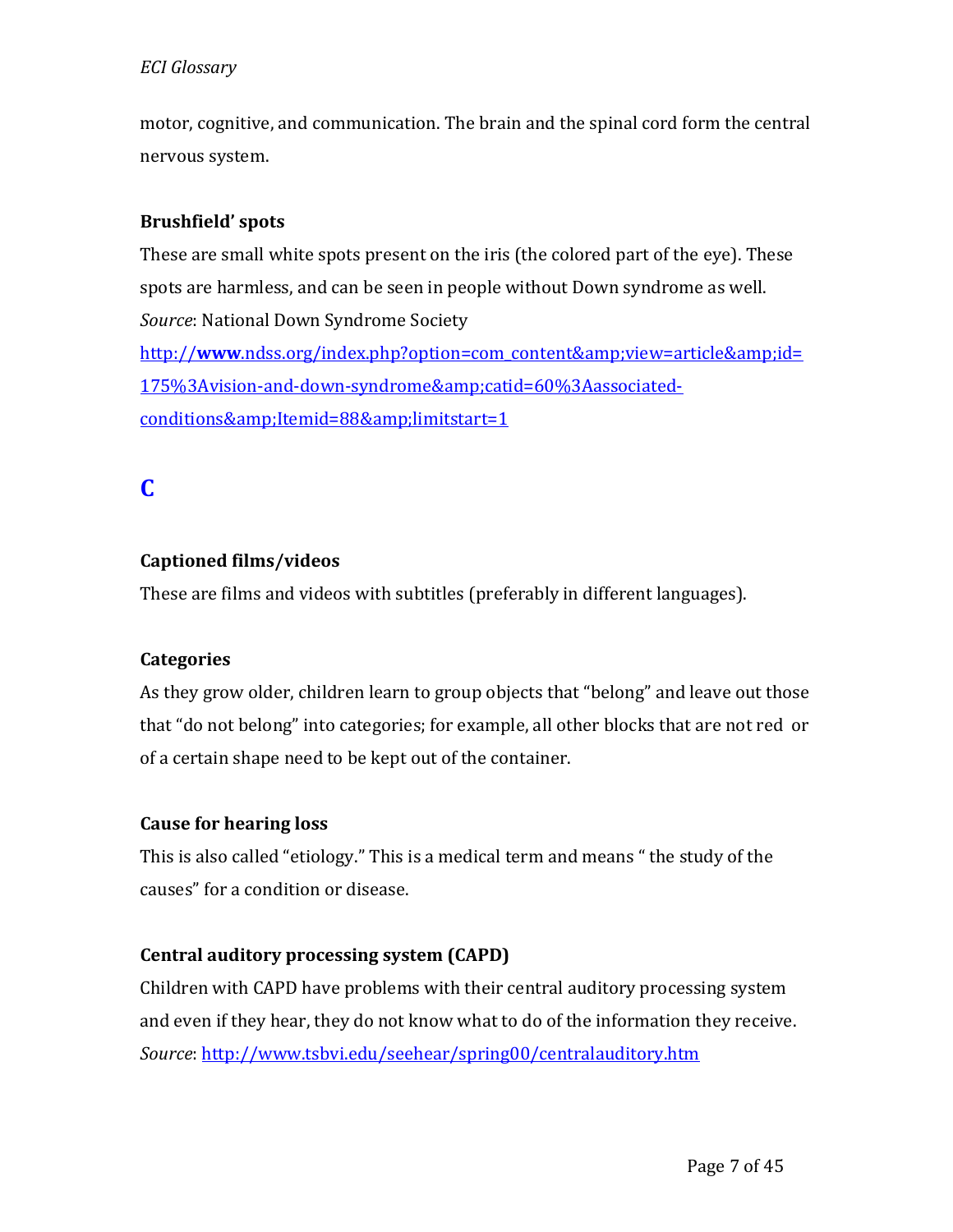#### **Central Nervous System (CNS)**

This system functions to receive sensory information and to initiate the appropriate motor response. It works in combination with the peripheral nervous system.

#### **Cerebral palsy**

Cerebral palsy *(CP)* is the term for a group of lifelong neurological disorders of varying severity that alter body tone and impair movement. *Source*: Cerebral Palsy — The Dana Guide By [Alexander H. Hoon, Jr.](http://www.dana.org/news/author.aspx?id=10250) and [Michael V.](http://www.dana.org/news/author.aspx?id=10264)  [Johnston](http://www.dana.org/news/author.aspx?id=10264) March 2007

#### **Children with special needs**

A "student with special needs" means a student who has a disability of an intellectual, physical, sensory, emotional or behavioural nature, has a learning disability or has exceptional gifts or talents". Ministerial Order 150/89 Special Needs Students Order

*Source*[: http://www.bced.gov.bc.ca/roundtable/snfunding.pdf](http://www.bced.gov.bc.ca/roundtable/snfunding.pdf)

## **Chromosomal analysis**

These are also called 'cytogenetic analyses' and consist of specialized lab tests that examine the appearance of all chromosomes and can pick up abnormalities other than fragile X syndrome that could cause intellectual impairment. Direct DNA analysis of the Fragile X gene can identify fragile X carriers and provide prenatal diagnosis.

*Source*: A.T. Taylor, M.D., PH. D.) In: The National Fragile X Foundation, [www.fragilex.org](http://www.fragilex.org/)

#### **Chromosomal disorder**

A **chromosomal disorder is** any syndrome characterized by atypical formations or functions in any of the body's systems, caused by abnormal chromosome number or constitution. Normally, humans have 46 chromosomes arranged in 23 pairs. The pairs vary in size and shape and are numbered. Twenty-two of the pairs are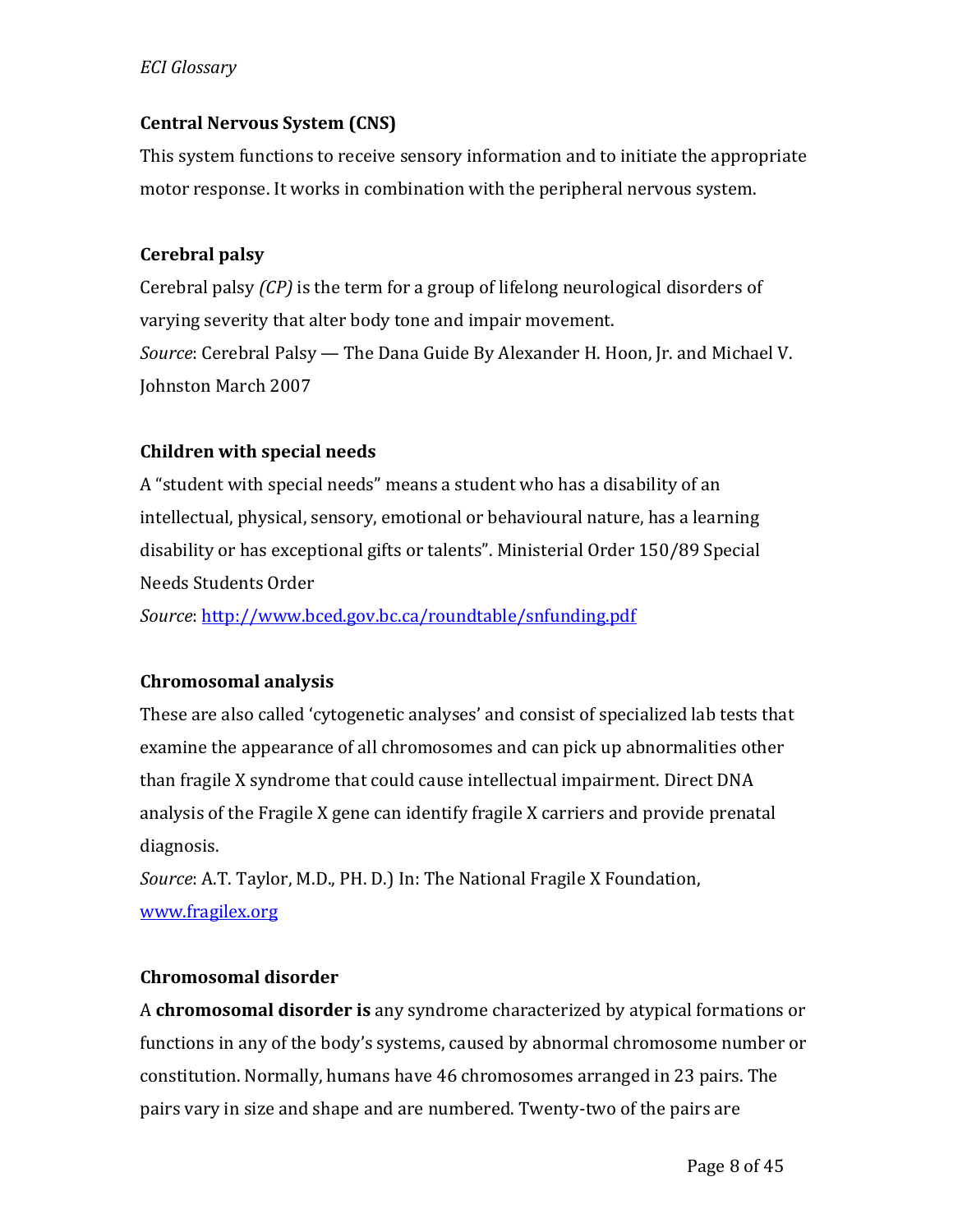autosomes, and one pair, pair 23, is the sex chromosomes. Any variation from this pattern causes abnormalities.

*Source*: Encyclopaedia Britannica

<http://www.britannica.com/EBchecked/topic/116049/chromosomal-disorder>

## **Chromosomal non-disjunction**

This means that the cells do not separate and results in an error in cell division. The embryo then has three copies of chromosome 21 instead of the usual two. Prior to (or during) the conception, a pair of  $21<sup>st</sup>$  chromosomes in either the sperm or the egg fails to separate. As the embryo develops, the extra chromosome is replicated in every cell of the body. This type of Down syndrome, which accounts for 95% of cases, is called Trisomy 21.

*Source*: National Down Syndrome Society

[http://www.ndss.org/index.php?option=com\\_content&view=article&id=60&Itemid](http://www.ndss.org/index.php?option=com_content&view=article&id=60&Itemid=77)  $=77$ 

## **Class inclusion**

The understanding that some classes or sets of objects are also sub-class of a larger class. For example, roses are a sub-class of a lager class called flowers.

## **Cognitive behavioural therapy**

CBT is a psychological treatment that addresses the interactions between how we think, feel and behave. It is usually time-limited, focuses on current problems and follows a structured style of intervention.

*Source*:

[http://www.health.gov.bc.ca/library/publications/year/2007/MHA\\_CognitiveBeha](http://www.health.gov.bc.ca/library/publications/year/2007/MHA_CognitiveBehaviouralTherapy.pdf) [viouralTherapy.pdf](http://www.health.gov.bc.ca/library/publications/year/2007/MHA_CognitiveBehaviouralTherapy.pdf)

## **Cognitive development**

The developmental area that involves thinking skills, including the ability to receive, process, analyze, and understand information.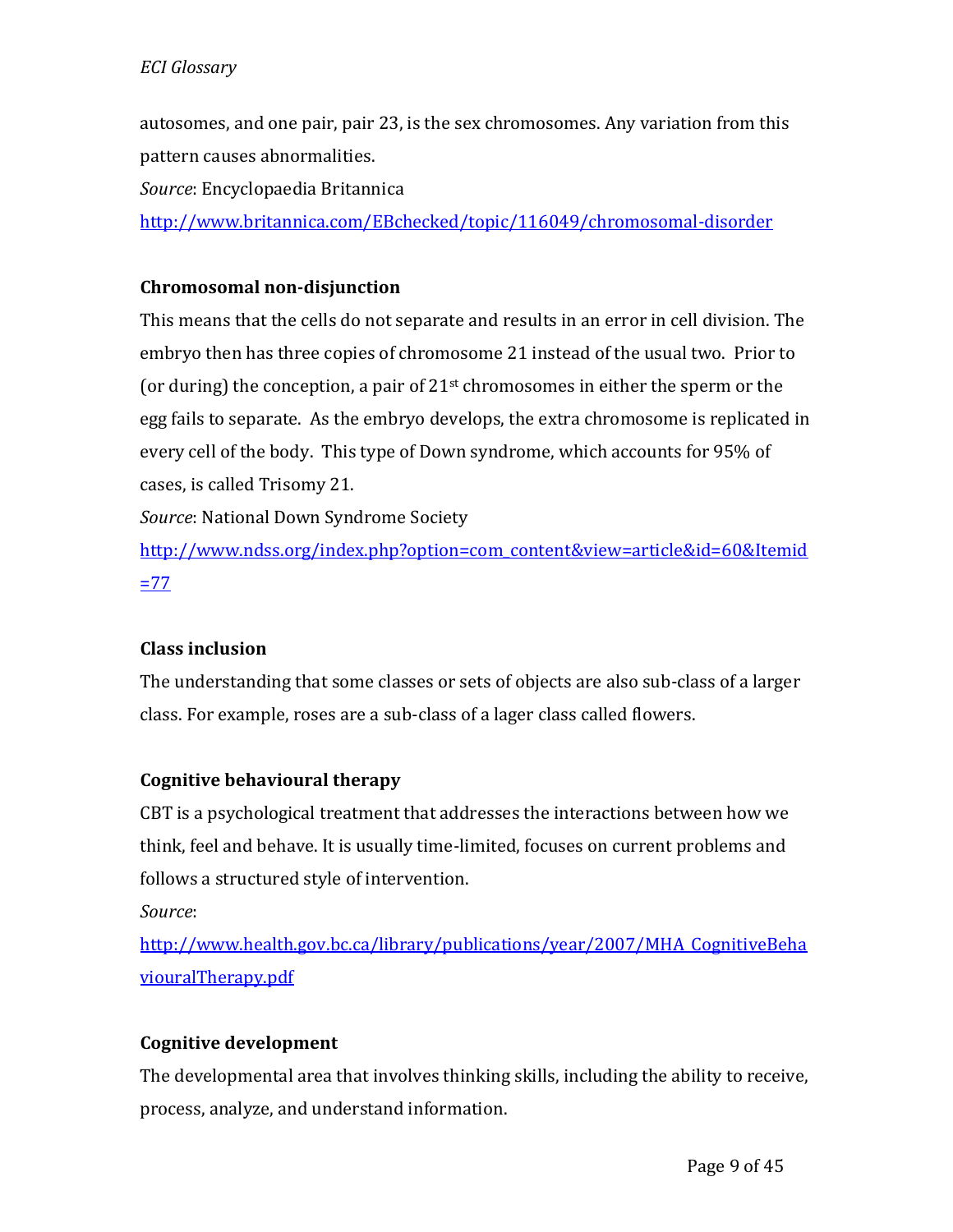#### **Communicate with others**

This is in contrast to just talking to themselves or to repeating words or sentences without a purpose.

#### **Comprehension deficit**

This means that children/adolescents have difficulty understanding the meaning of the information they receive; this is linked to CAPD.

## **Concrete operations**

Logical thinking is starting about objects, people and events. For example a child will understand that her dog is a poodle, that a poodle is a dog, and that a dog is an animal.

#### **Conduct disorder**

A repetitive and persistent pattern of acting out behaviours which violate the rights of others and societal norms.

*Source*:

<http://download.cmha.ab.ca/Edmonton/Mental%20Illness%20in%20Children.pdf>

## **Congenital heart disease**

Congenital heart disease refers to a problem with the heart's structure and function due to abnormal heart development before birth. Congenital means present at birth. *Source*: University of Maryland medical Center <http://www.umm.edu/ency/article/001114.htm>

#### **Cooperative play**

This involves two or more children playing together.

**Cultural Safety**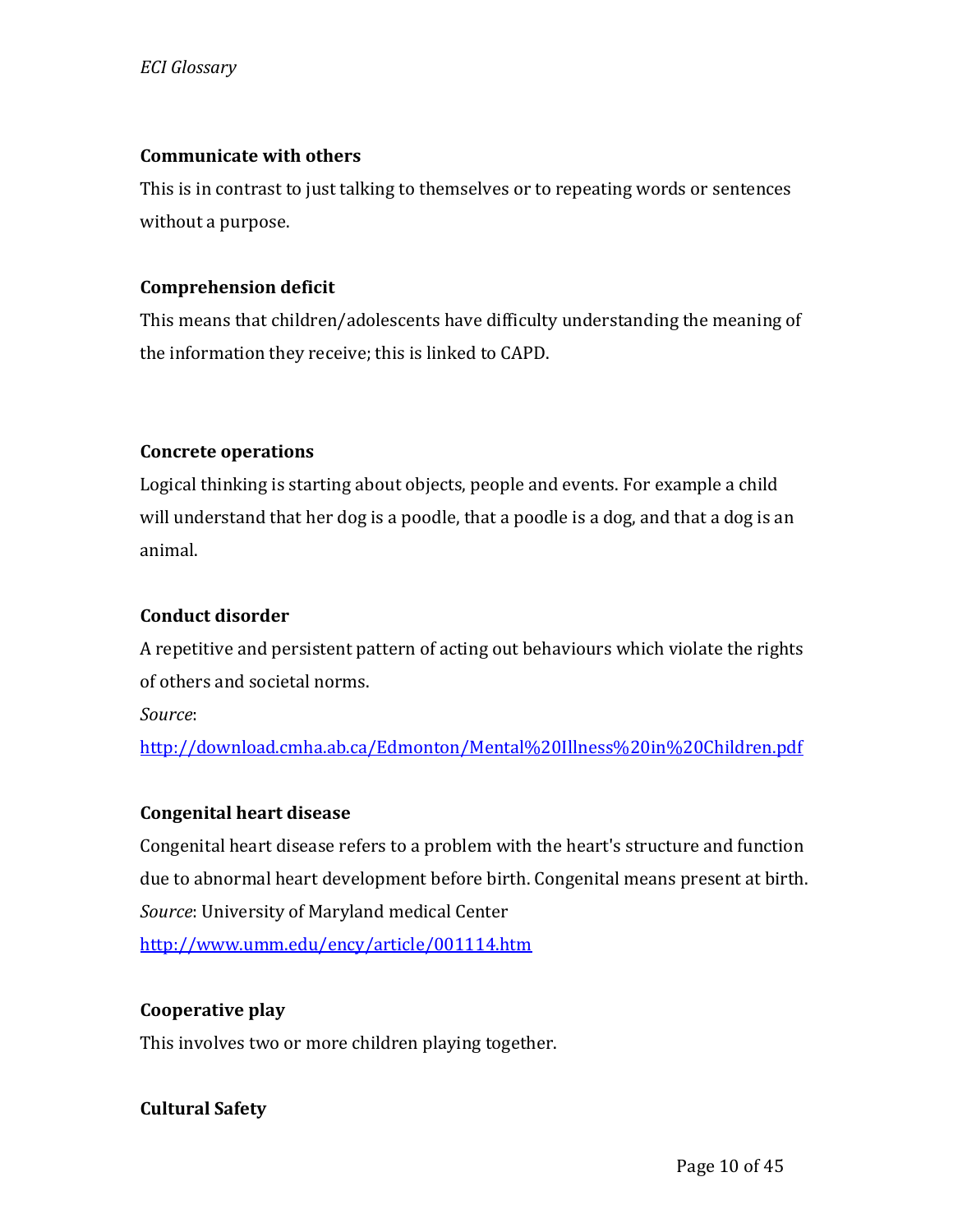Cultural Safety refers to making sure that people who receive services receive no threats to their identity. Maori nurses in New Zealand coined this terms for patients who received health services from health practices that were mainstream. *Source*[: http://www.ruralhealth.utas.edu.au/indigenous](http://www.ruralhealth.utas.edu.au/indigenous-health/RevisedCulturalSafetyPaper-pha.pdf)[health/RevisedCulturalSafetyPaper-pha.pdf](http://www.ruralhealth.utas.edu.au/indigenous-health/RevisedCulturalSafetyPaper-pha.pdf)

# **D**

## **Deaf**

Incidence: Hearing impairments are considered a low incidence disability; approximately 1 – 3% of the school population in North America (ages 5 – 19) are reported with having a hearing loss or deafness. The Early Hearing Screening program in BC is helping parents and service providers in identifying newborns with hearing loss and connecting them with the appropriate services. *Source*:

<http://www.phsa.ca/AgenciesServices/Services/BCEarlyHearingPrgs/default.htm>

## **Deafness**

A hearing impairment that is so severe that the child is impaired in processing linguistic information through hearing, with or without amplification (IDEA).

## **Deaf-blindness**

Concomitant [simultaneous] hearing and visual impairments, the combination of which causes such severe communication and other developmental and educational needs that they cannot be accommodated in special education programs solely for children with deafness or children with blindness.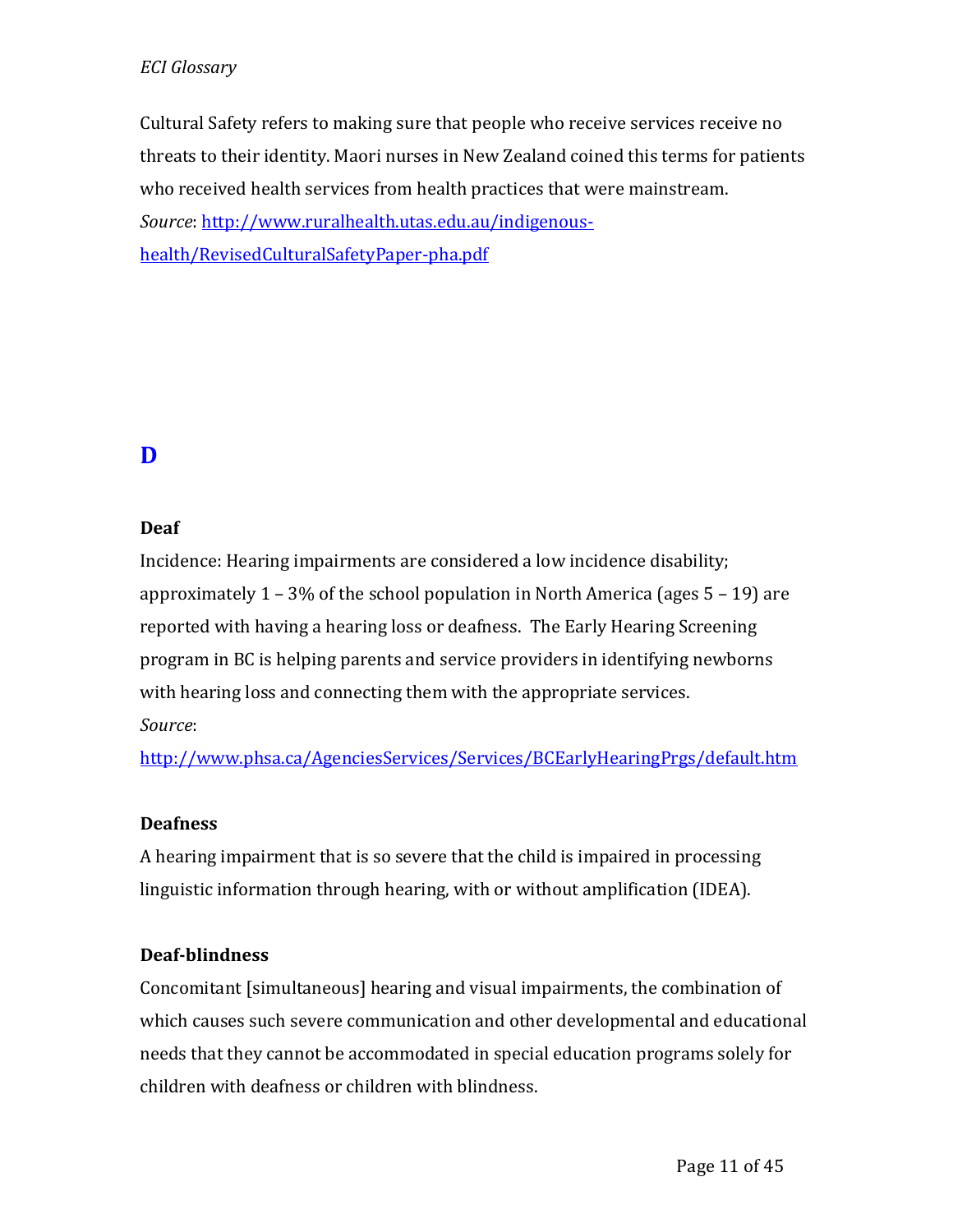#### **Developmental milestones**

Basic developmental skills that are usually achieved within a certain age range, including walking and talking, among many others.

#### **Diagnosis**

A statement about what disease someone has, based on examining them. *Source*: The Macmillan Dictionary online <http://www.macmillandictionary.com/dictionary/british/diagnosis>

## **Disruptive sleep pattern**

This means that by age 4 years children continue to wake up several times at night, without being sick or hurting. Children have nightmares or night terrors most of the time.

#### **District**

Every school belongs to a community of schools within a neighborhood or region. This is called a district and this is where the administration of this group of schools resides. Some of the services are provided at the district level, for example, alternate support workers, school psychologists, family workers and others.

#### **Divergent thinking**

Refers to having different ideas than the norm about a topic of discussion.

#### **Dual sensory loss**

Dual sensory loss means that the children have **two** senses that have been affected, vision and hearing.

## **Dust mites**

Very little creatures that live in the surrounding home environment, including carpets, pillows, and mattresses.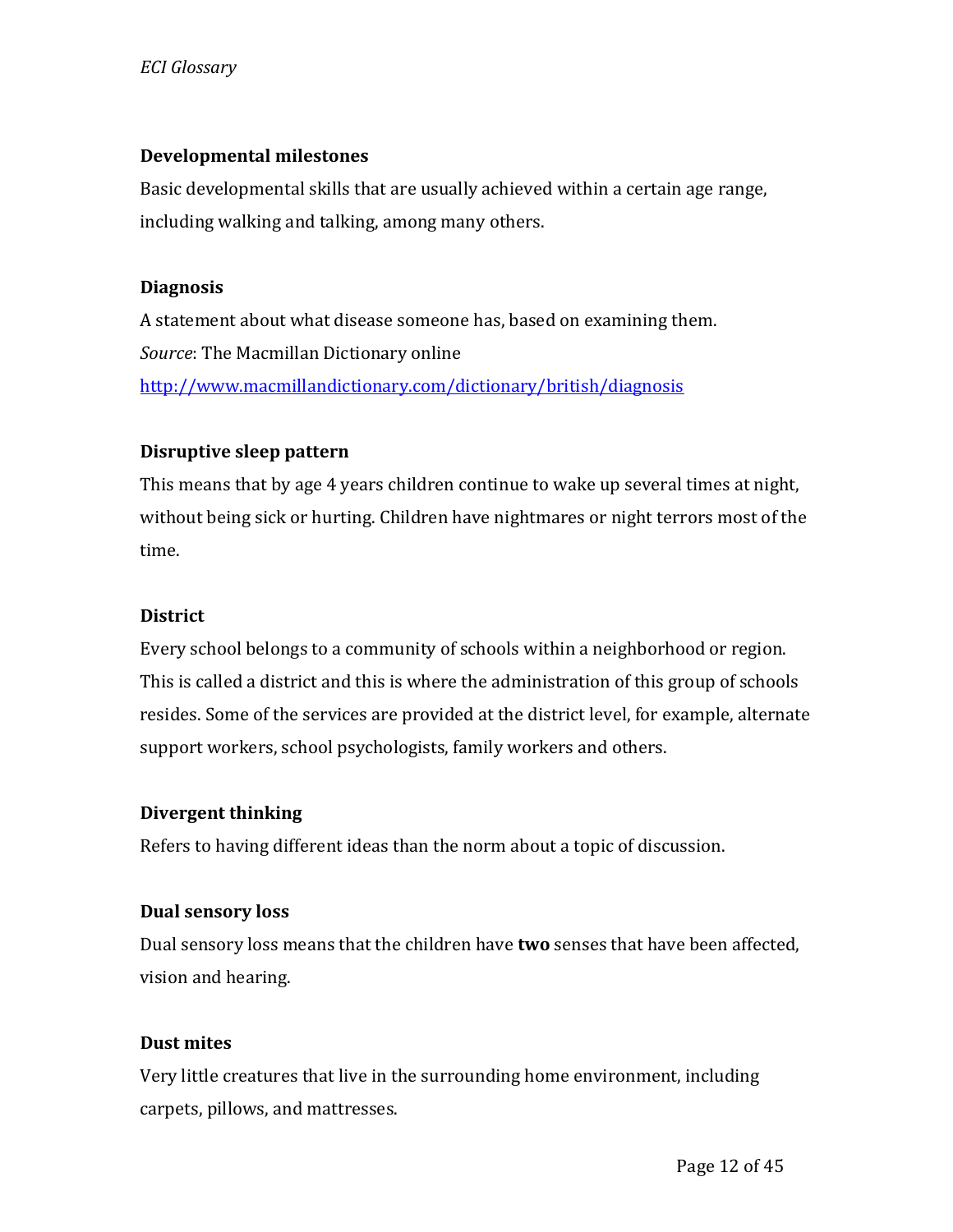# **E**

#### **Early Learning Programs**

These programs aim at increasing school readiness and success in kindergarten. They also require that a parent is present when the child participates in the program.

*Source*[: http://www.bced.gov.bc.ca/improving\\_achievement.htm](http://www.bced.gov.bc.ca/improving_achievement.htm)

#### **Echolalia**

The repetition of someone else's words or whole sentences, just for the sake of repetition. There is usually no comprehension or communication involved. Repeating like an echo is very common in young children between one and two years old. Past this stage, however, echolalia is considered a serious red flag, in the development of children's language skills.

*Source*: Coleman, J. G. (2006). *The early intervention dictionary: a multi-disciplinary guide to terminology*. Bethesda, MD: Woodbine House. Additional reference: *The World Book Dictionary* (2003)<http://www.worldbook.com/>

#### **Encopresis**

Encopresis refers to the voluntary or involuntary passage of stools causing soiling of clothes by a child over 4 years of age.

## **Environmental risk conditions**

Environmental risk conditions refer to those conditions present in the child' life and that are related to conditions at home, with his or her family, as well as conditions in his or her surrounding community.

*Source*: Sameroff, A. (1998). *Pediatrics, 102*(5), 1287-1292. Supplement November 1998.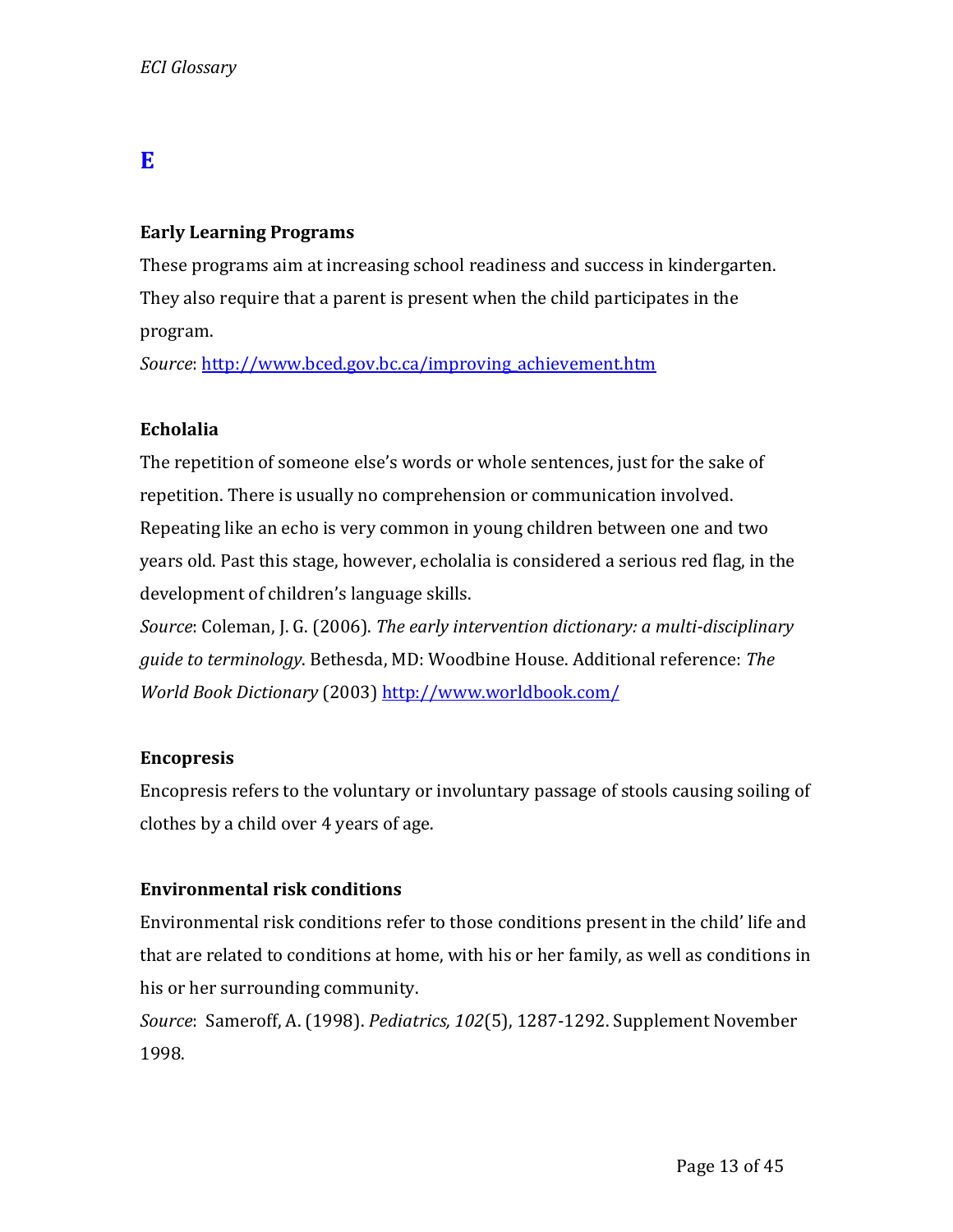#### **Envirotype**

There is a social organization that regulates the way a human being fits into their society. This is created by culture and family patterns of socialization as well as language.

## **Epicanthal fold**

An epicanthal fold is skin of the upper eyelid -- from the nose to the inner side of the eyebrow -- that covers the inner corner (canthus) of the eye. *Source*: US National Library of Medicine/National Institutes of Health <http://www.nlm.nih.gov/medlineplus/ency/article/003030.htm>

#### **Epilepsy**

Epilepsy is a disorder that results from the generation of electrical signals inside the brain, causing recurring seizures.

*Source*: The Mayo Clinic online

<http://www.mayoclinic.com/health/epilepsy/DS00342>

## **Expressive language**

Refers to the ways children make themselves understood by others, first by pointing, then when using words (examples include labeling objects and asking questions).

## **Eye disorder**

A medical condition that affects the eye and may impact the vision; for example, near or far-sigthedness; and many others.

## **Eye-hand coordination**

This is the children's ability to coordinate movement between what their eyes are seeing and what they want their hands to do. For instance, the ability to reach for the right toy, put the puzzle piece in the correct hole on the puzzle form and the ability to move the spoon from the plate to the mouth all involve good eye/hand coordination.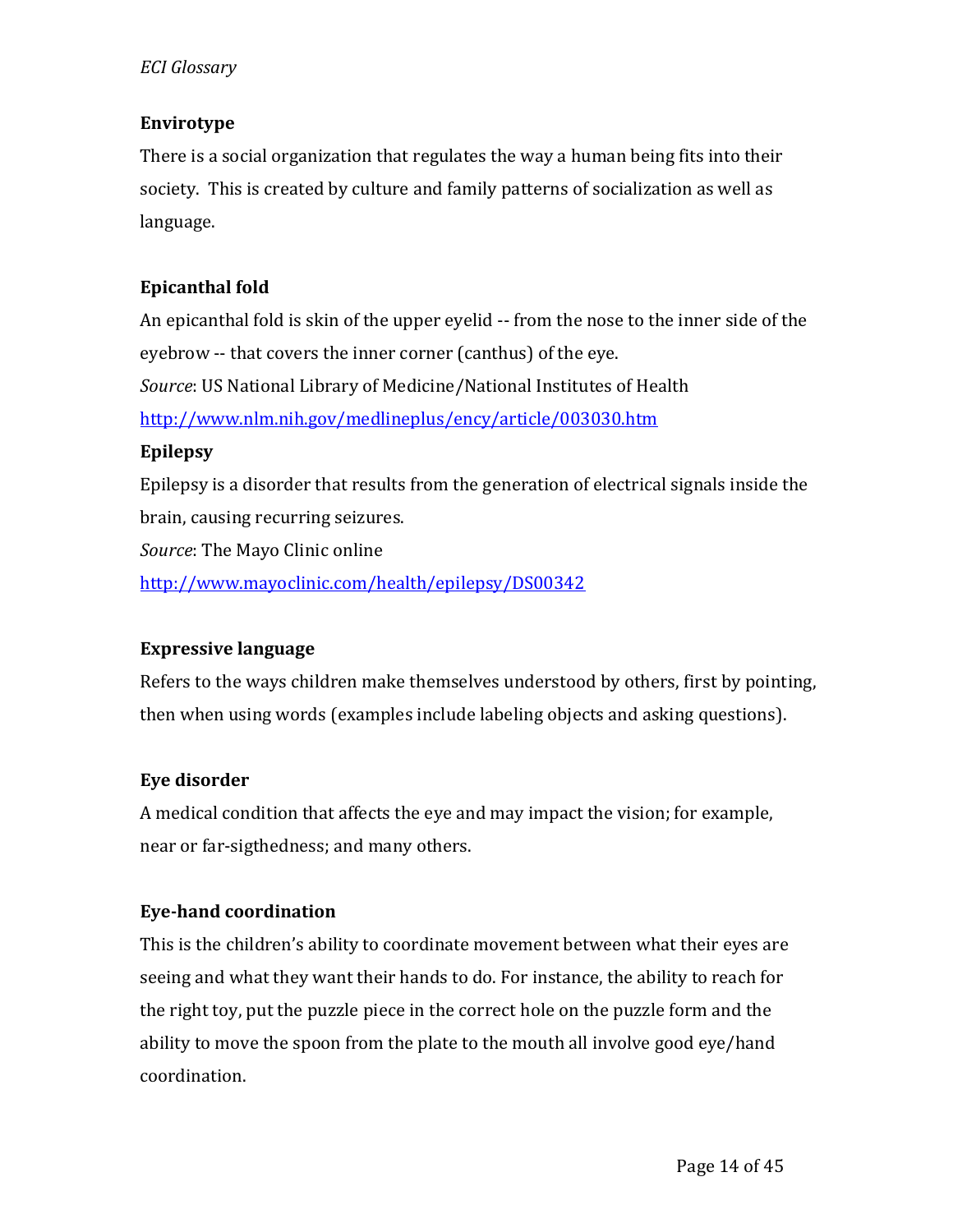## **F**

#### **Family-centred approach**

Family-centered help giving includes practices that treat families with dignity and respect; are individualized, flexible, and responsive to family concerns and priorities; include information sharing so that families can make informed decisions; honor family choice regarding any number of aspects of program practices and intervention options; use parent-professional collaboration and partnerships as a context for family--practitioner relations; and promote families' abilities to obtain and mobilize resources and supports necessary for them to care for and rear their children in competency strengthening ways (Dunst, 1995; Shelton & amp; Stepanek, 1994; Trivette & amp; Dunst, 2000).

*Source*: Dunst, C,. (2005) *Checklist for assessing adherence to family centered practices* [www.fippcase.org/casetools/casetools\\_vol1\\_no1.pdf](http://www.fippcase.org/casetools/casetools_vol1_no1.pdf)

#### **Feeling "bad" about oneself**

This refers to negative "self-esteem".

#### **Fine motor skills**

The developmental area that involves skills which require the coordination of the small muscles of the body, such as the hands and face.

## **G**

#### **Generalizing**

Refers to knowing how to use information in similar situations.

#### **Genetic counseling**

Genetic counselors will provide parents who plan to have a baby about their chances to carry genes for certain inherited disorders.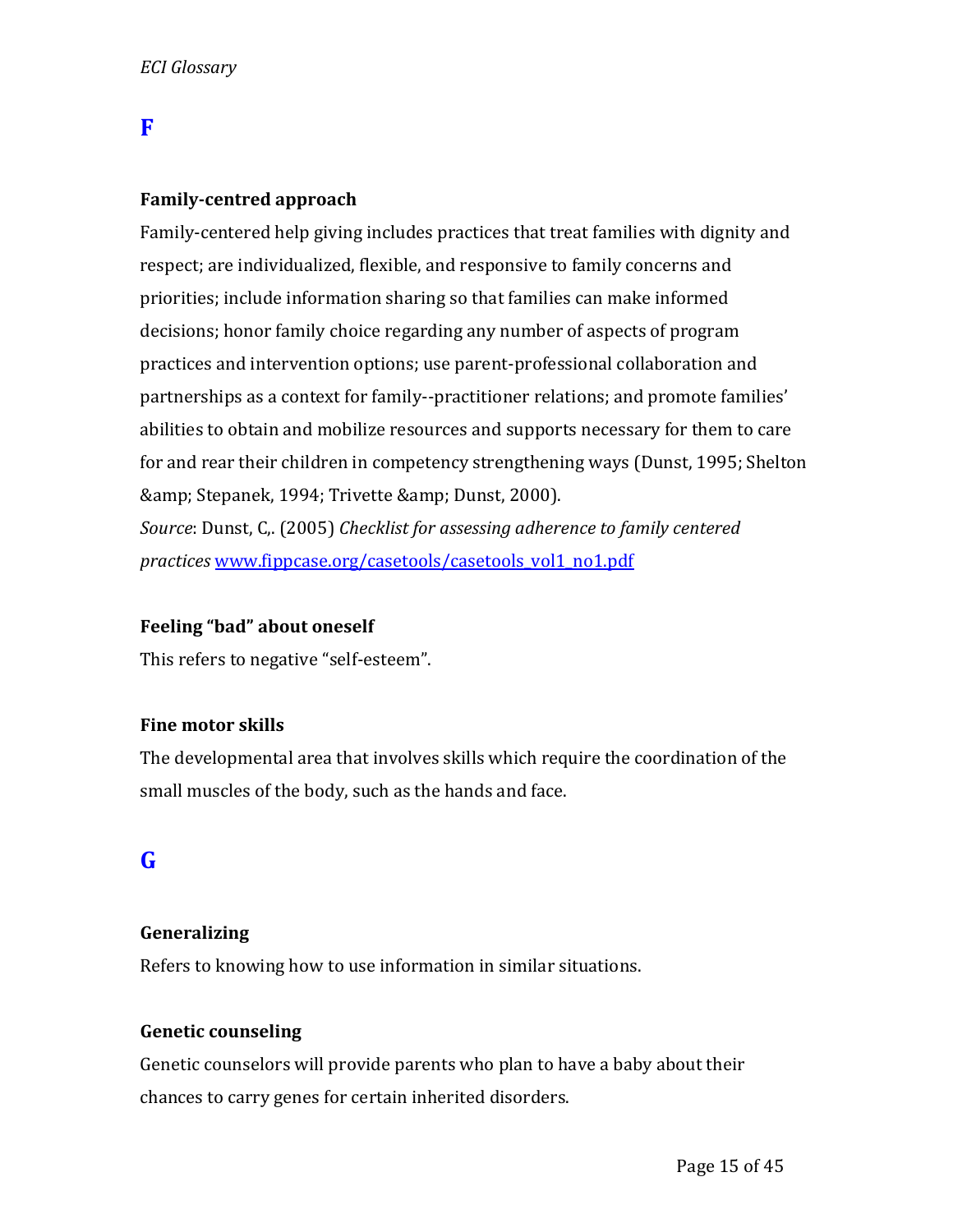#### *Source*[: www.kidshealth.org](http://www.kidshealth.org/)

#### **Genetic disorder**

A disorder that relates to heredity, or inherited to genes.

#### **Genotype**

The genetic makeup of an individual, the biological make-up.

#### **Gestational Age**

The age of a baby at birth in terms of the number of weeks and days of a baby they spent in their mother's uterus (or womb) since the time they were conceived.

#### **Goodness of fit**

This refers to the "match" between the temperaments of the adult/caregiver and the child.

*Source*: Bretherton, 1992.

## **Government legislation**

This means that they need to follow the guidelines of the Ministry of Children and Family Development.

Source: MCFD [http://www.mcf.gov.bc.ca/child\\_protection/](http://www.mcf.gov.bc.ca/child_protection/)

#### **Gross motor skills**

The developmental area that involves skills which require the coordination of large muscle groups, such as those in the arms, legs and trunk.

## **H**

#### **Hearing impairment**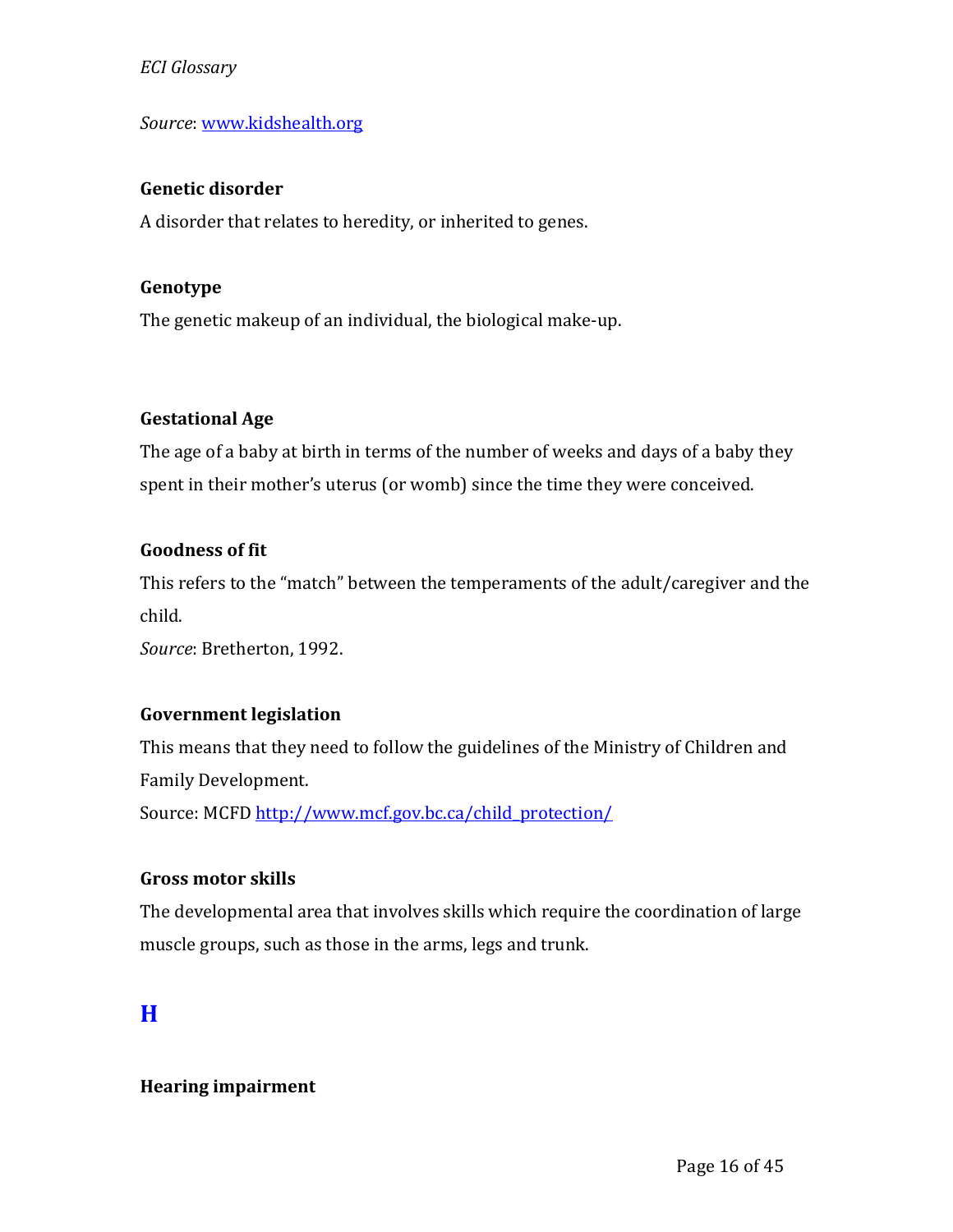An impairment in hearing, whether permanent or fluctuating, that adversely affects a child's educational performance (IDEA).

## **Hierarchical**

Hierarchical means that skills follow a certain order; one must happen before the other one.

## **High and low incidence group**

High incidence refers to conditions or diagnoses that are5% or more in the school age (5 – 18 years) population; for example, learning disabilities, and attention deficit disorder. Low incidence refers to conditions or diagnoses that are less frequent in the school age population, for example Down Syndrome, 1 in 1000 students.

## **how much" or "how many" words**

These are known as qualitative concepts.

## **Humorous way**

This means that they use language for fun.

## **Hyperflexibility or hypermobility**

Hyper mobile [or hyperflexible] joints are joints that move beyond the normal range with little effort. Joints most commonly affected are the elbows, wrists, fingers, and knees. From the Greek, hyper= more, an increase of… *Source*: US National Library of Medicine/National Institutes of Health <http://www.nlm.nih.gov/medlineplus/ency/article/003295.htm>

## **Hypersomnia**

Hypersomnia - children may oversleep, most of the day and feel lethargic and with low energy.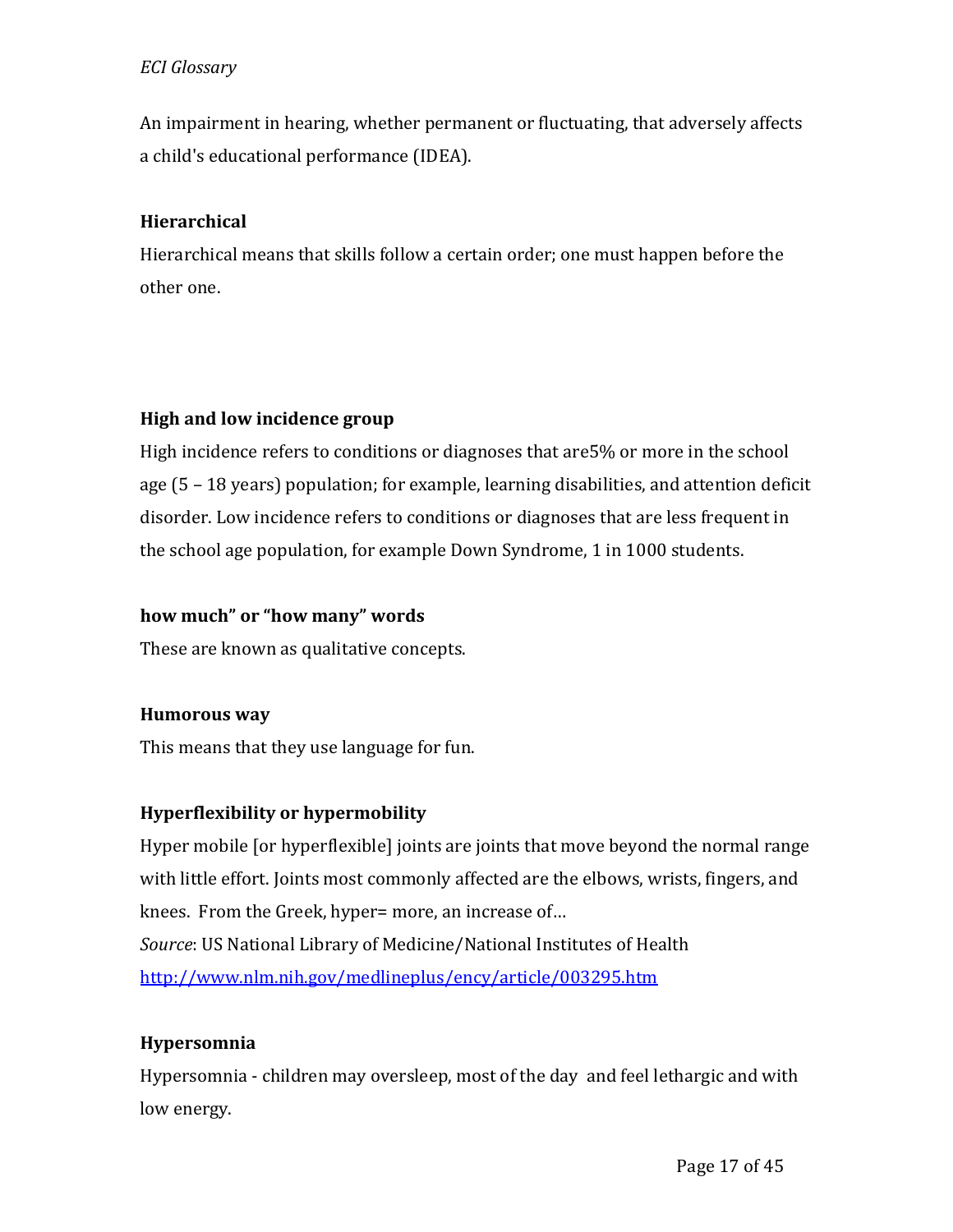## **Hypertonia**

This means that muscles are too tight and do not move smoothly.

## **Hypotonia**

This means muscles that are too loose, and children may not have full control over their muscles.

## **Hyperventilation**

This means that the child breathes too hard and does not get the right intake of oxygen.

# **I**

## **IDEA**

The Individuals with Disabilities Education Act (IDEA) is a federal law enacted in 1990 and reauthorized in 1997. It is designed to protect the rights of students with disabilities by ensuring that everyone receives a *free appropriate public education* (FAPE), regardless of ability. Furthermore, IDEA strives not only to grant equal access to students with disabilities, but also to provide additional special education services and procedural safeguards.

*Source*[: http://www.help4adhd.org/education/rights/idea](http://www.help4adhd.org/education/rights/idea)

## **Idiom**

Idiom is a manner of speaking that is natural to native speakers of a language. *Source*: Princeton University Lexical database

[http://www.google.ca/search?hl=en&client=firefox-a&rls=org.mozilla%3Aen-](http://www.google.ca/search?hl=en&client=firefox-a&rls=org.mozilla%3Aen-US%3Aofficial&biw=1280&bih=818&as_st=y&q=idiom+definiton&aq=f&aqi=g-s1g-sx8g-msx1&aql=&oq)[US%3Aofficial&biw=1280&bih=818&as\\_st=y&q=idiom+definiton&aq=f&aqi=g-s1g](http://www.google.ca/search?hl=en&client=firefox-a&rls=org.mozilla%3Aen-US%3Aofficial&biw=1280&bih=818&as_st=y&q=idiom+definiton&aq=f&aqi=g-s1g-sx8g-msx1&aql=&oq)[sx8g-msx1&aql=&oq=](http://www.google.ca/search?hl=en&client=firefox-a&rls=org.mozilla%3Aen-US%3Aofficial&biw=1280&bih=818&as_st=y&q=idiom+definiton&aq=f&aqi=g-s1g-sx8g-msx1&aql=&oq)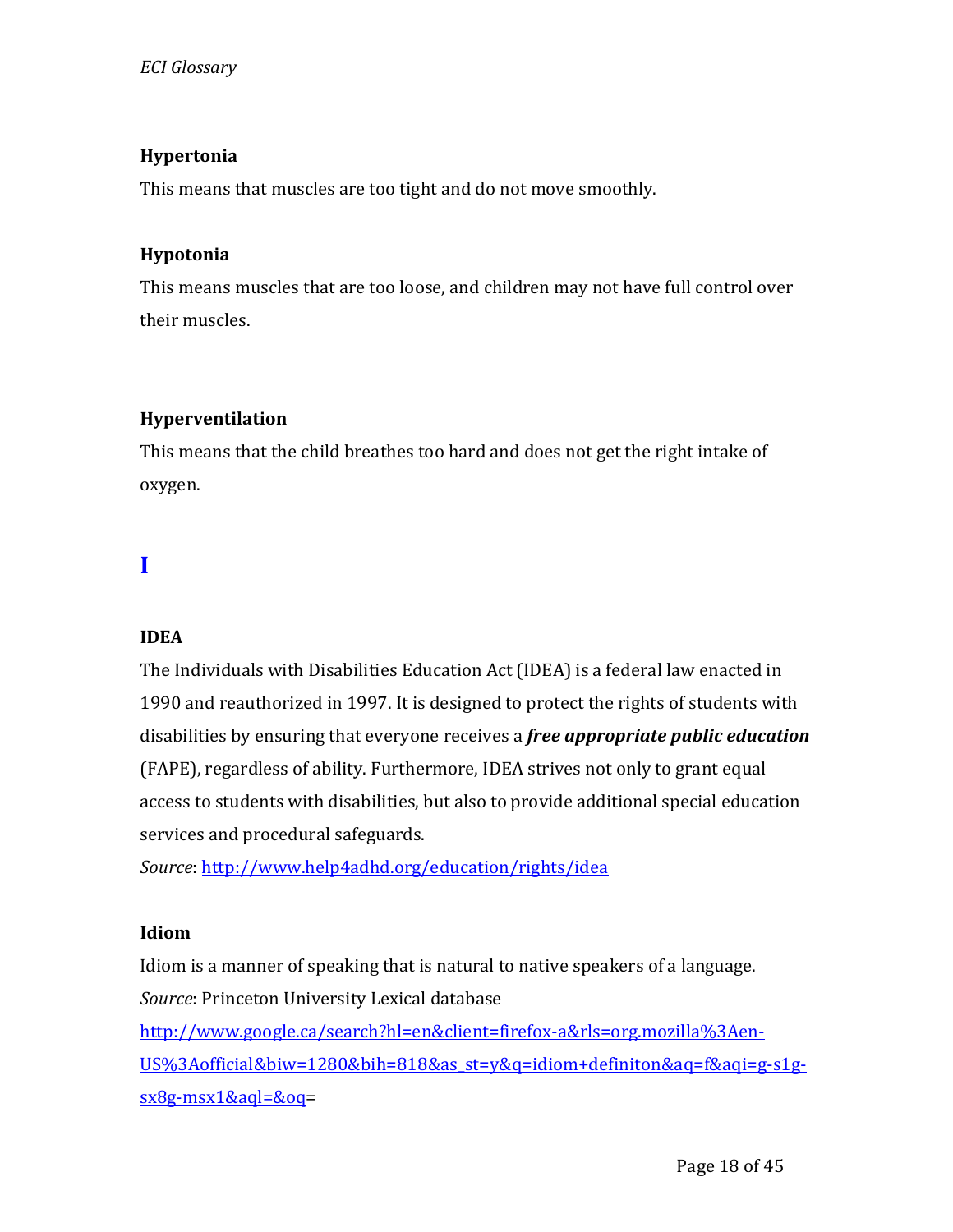## **Imitating**

This means they copy what others do; for example actions, sounds, gestures.

#### **Impact**

This means that the level of support children require is specific to learning, task completion, and transition times. In contrast, "moderate" to "severe" degree impact refers to support require for daily routines including dressing, feeding, toileting, and/or mobility.

#### **Impulse control**

The ability to control a sudden, spontaneous, irresistible urge, desire or action. For example: I found out that my sister was eavesdropping on my phone call and it made me really angry. I stopped to think, breathe, and then explained her calmly why she made me feel so upset.

#### **Incest**

Incest is another form of child sexual abuse. Incest is sexual abuse of a child by an adult that is closely related to the child.

*Source*: Criminal Code of Canada

<http://sascwr.org/resources/pdfs/Legal/CRIMINAL%20CODE%20OF%20CANADA.pdf>

#### **Inclusion**

The term inclusion/inclusive systems and programs refer to the full enrolment and participation of children with special needs in preschool, school or communitybased programs *Source*: Coleman, 2006, p. 202.

## **Individual differences**

For some children, developing or acquiring certain milestones, like walking, can take more time than other children at their same age. This does not necessarily mean that they are faster or slower. Children's rate of development varies from one child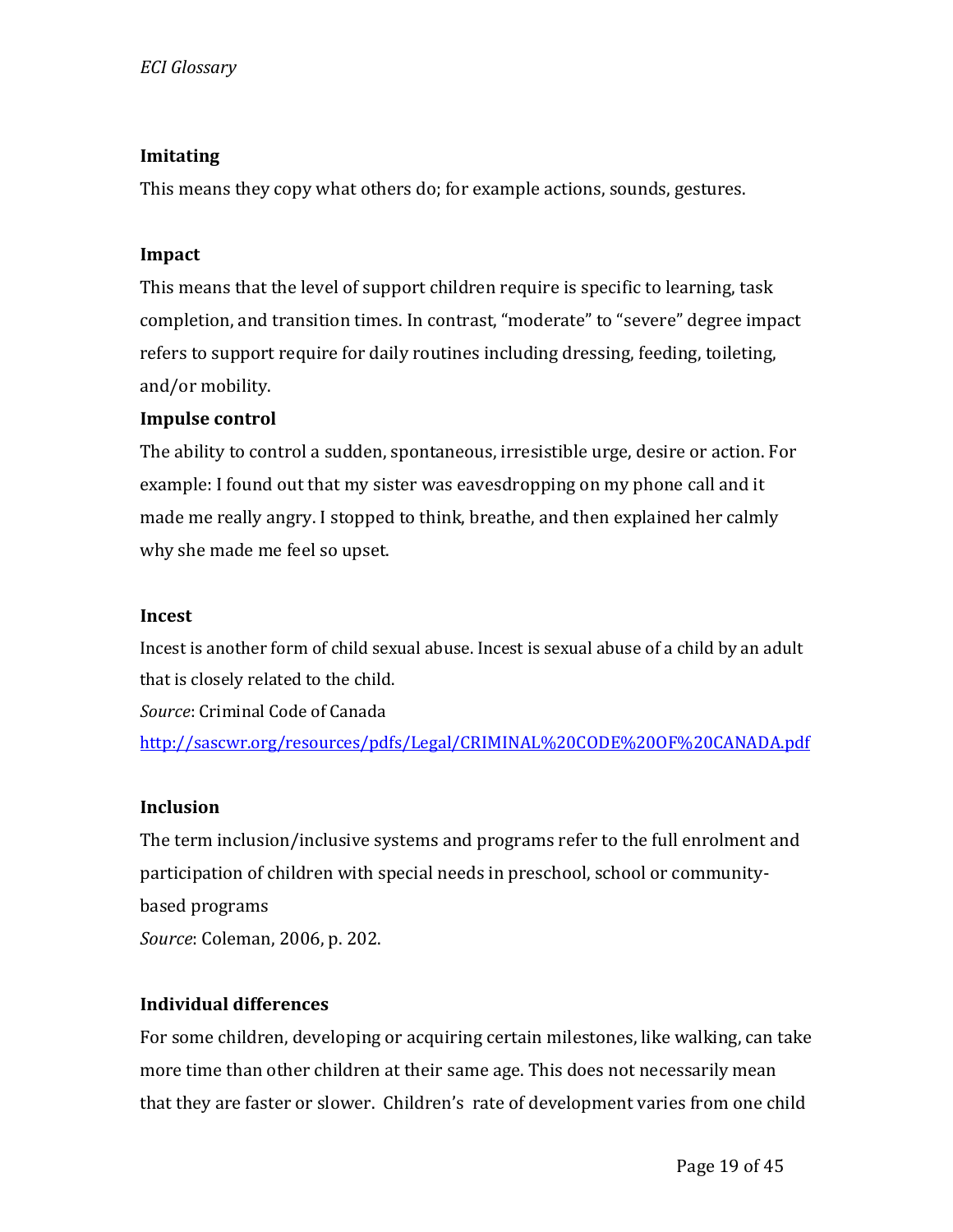to the next. The learning of any skill usually falls within a certain range in months or years. If the child is not over or under that range, their development is considered to be typical, even if it occurs slightly earlier or later than other children. If a child's acquisition of certain skills is drastically faster or slower than other children, they are referred to as developing 'atypically' either too fast or accelerated, or too slow (developmentally delayed).

#### **Insomnia**

This means that the child cannot sleep or sleeps very few hours every night.

## **Insulin**

*Insulin* is a hormone that lowers the level of glucose (a type of sugar) in the blood. *Source*[: www.kidslhealth.org](http://www.kidslhealth.org/)

## **Integration support**

This means that a special education teacher from the district meets with the Kindergarten classroom, the principal and parents and any other professional working with the child to plan transition into school. Usually this will include planning the Individualized Educational Program or IEP (see Module 3, special education teacher).

## **Intelligence**

Intelligence is a combination of the ability to:

- Learn. This includes all kinds of informal and formal learning via any combination of experience, education, and training.

- Pose problems. This includes recognizing problem situations and transforming them into more clearly defined problems.

- Solve problems. This includes solving problems, accomplishing tasks, fashioning products, and doing complex projects."

*Source*: Theories of intelligence<http://otec.uoregon.edu/intelligence.htm>

## **Intimacy**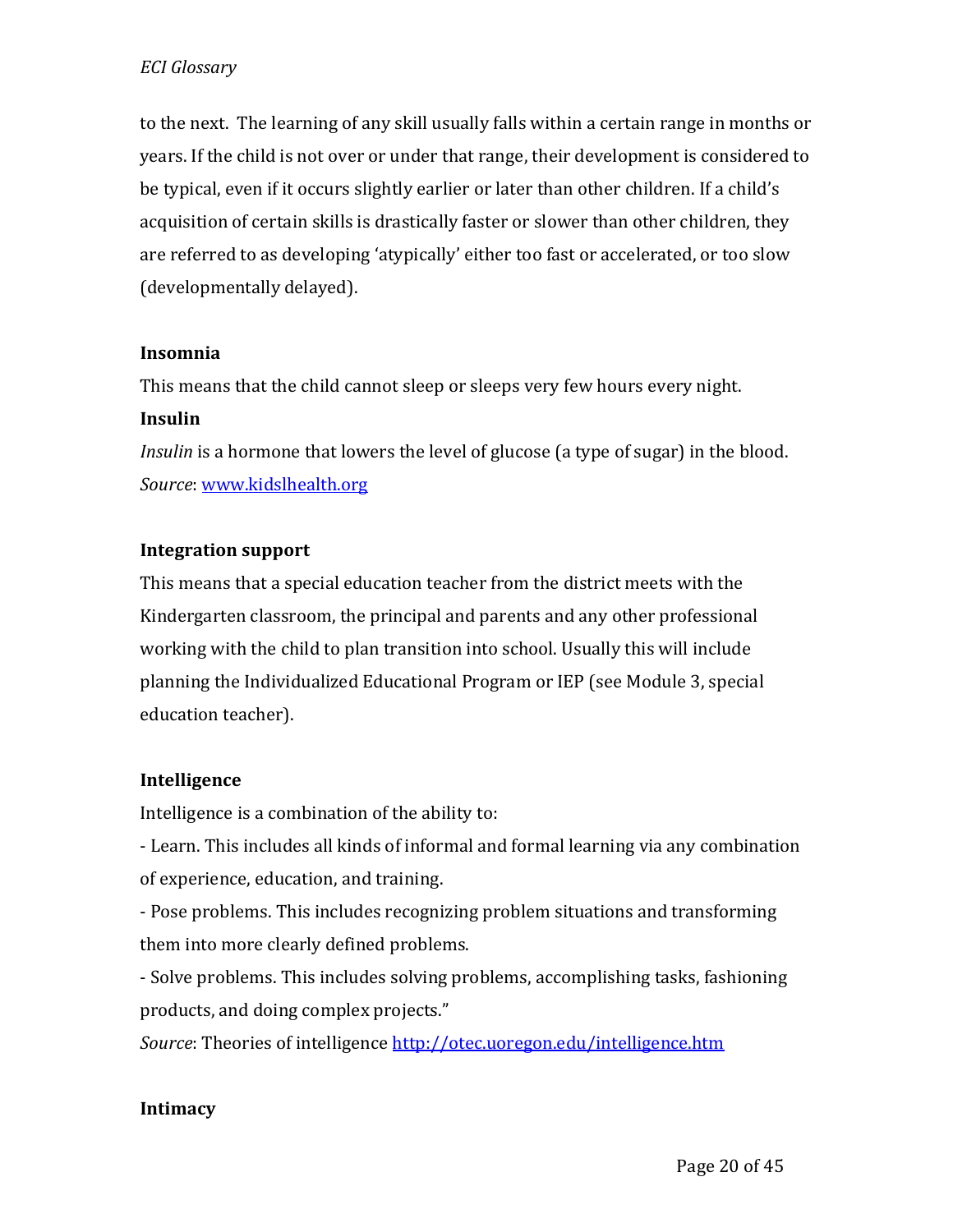Intimacy refers to an involvement in a close relationship.

#### **Intonation**

This refers to the tone of someone's voice (low or high or flat).

#### **Intrusive**

Children may touch other children's genital parts, or try and penetrate (for boys) other girls or boys.

# **J**

## **Joint action**

The way a baby engages with his/her parent/caregiver in the same activity. *Source*: Coleman, J. G. (2006). *The early intervention dictionary: A multi-disciplinary guide to terminology*. Bethesda, MD: Woodbine House.

## **Joint attention**

The way a baby pays attention to the same object, image or sound that the adult is paying his/her attention.

*Source*: Coleman, J. G. (2006). *The early intervention dictionary: A multi-disciplinary guide to terminology*. Bethesda, MD: Woodbine House.

## **L**

#### **Language for social reasons**

This is in contrast to just talking to themselves or to repeating words or sentences without a purpose.

#### **Lower level of intensity**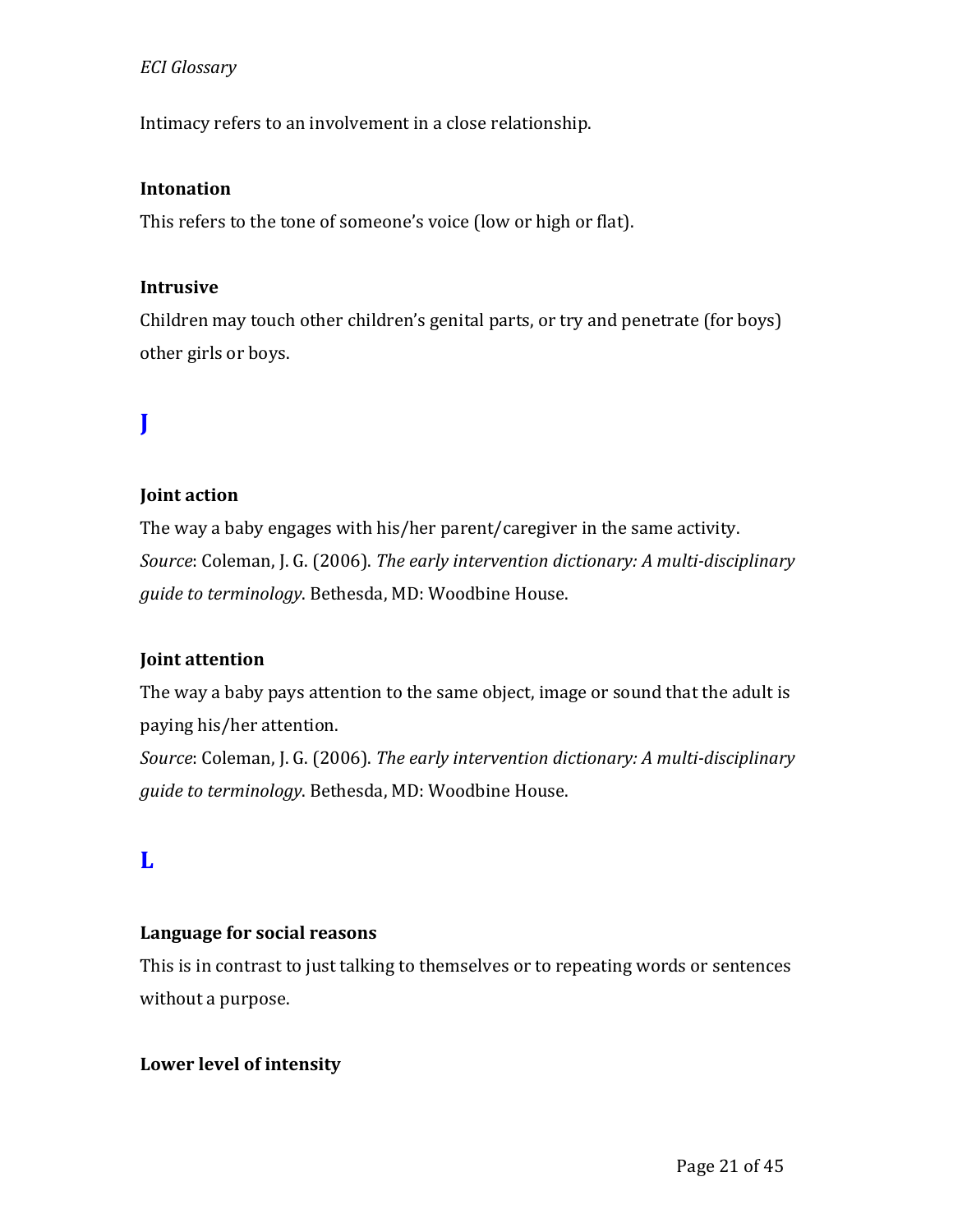This means that children's daily activities are partially –but not totally—limited by their condition in terms of physical/health, learning, play, and social-recreational activities.

# **M**

#### **Make inferences**

A mental process by which we reach a conclusion based on specific evidence. For example: if you see that the oven is on and it's on high temperatures then it is probably hot.

## **Manic or "high" mood**

Persistently elevated or "high" mood.

#### **Matching**

As they grow older, children learn to match objects that are similar by one, two, three or more characteristics, or "attributes" (e.g., colour, shape, and size).

## **Metabolic disturbances**

Metabolic disturbances refer to inherited metabolic disorders refer to different types of medical conditions caused by genetic defects — most commonly inherited from both parents — that interfere with the body's metabolism. *Source* <http://www.mayoclinic.org/inherited-metabolic-disorders/>

#### **Midline**

Invisible line that separates the right side of the body from the left side.

#### **Milestones**

These are basic developmental skills that are usually achieved within a certain age range, including walking and talking, among many others.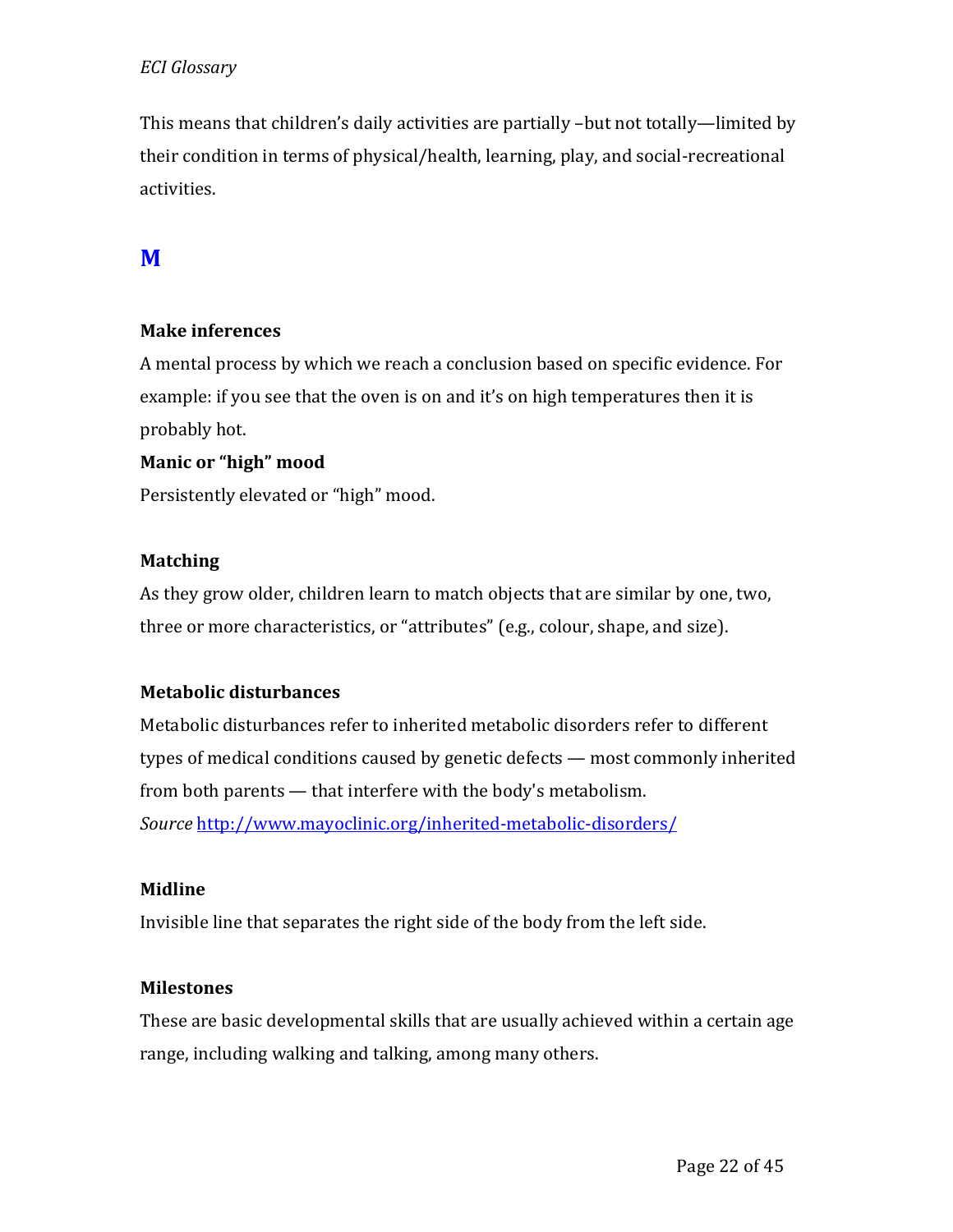#### **Misconception**

An incorrect conception, a mist.

#### **Modifying**

Refers to changing or adapting as needed.

#### **Mosaicism**

Mosaicism is another error in cell division. This time, when chromosome 21 does not divide - this is called nondisjunction in one-but not all-of the initial cell divisions after the sperm fertilizes the egg. When this occurs, there is a mixture of two types of cells. Some of the cells will have the usual 46 chromosomes; others will contain an extra chromosome 21 - so a total of 47 chromosomes instead. One percent of all cases of Down syndrome are related to Mosaicism. Children with mosaic Down syndrome may have fewer characteristics of Down syndrome than those with other types of Down syndrome, like translocation or nondisjunction during the fertilization. At the same time, it is difficult to generalize - every individual with Down's Syndrome is unique in their range of abilities.

*Source*: National Down Syndrome Society

[http://www.ndss.org/index.php?option=com\\_content&view=article&id=6](http://www.ndss.org/index.php?option=com_content&view=article&id=60&Itemid=77) [0&Itemid=77](http://www.ndss.org/index.php?option=com_content&view=article&id=60&Itemid=77)

#### **Motor coordination**

The inability to coordinate one's muscle, when one is using them. This may result for the child to look 'awkward' or 'clumsy', because he/she is doing what they are supposed to do in an uncoordinated manner. *Source*: Coleman, 2006.

## **Motor planning**

The ability to plan and follow through with a certain sequence of movements, in order to carry out a certain task. *Source*: Coleman, 2006.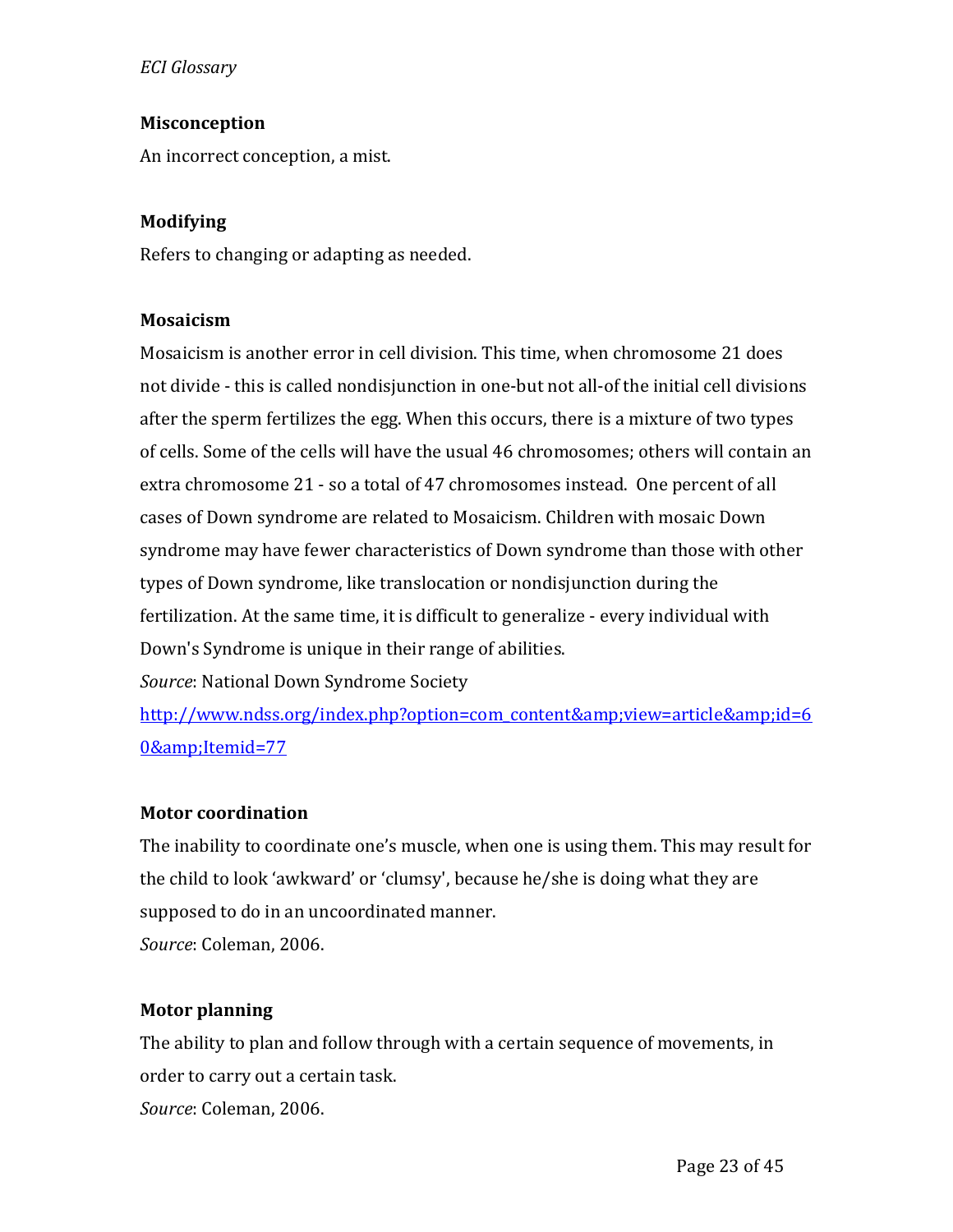#### **Motor skills**

The learned ability to perform movements such as holding the body in an upright position, using the hands to handle small toys, eating with a spoon and moving the lips and tongue to express different sounds.

#### **Muscle tissue**

The layers of muscles covering the bones.

#### **Muscle tone**

The level of tension in a muscle, when this muscle is resting. Too much muscle tone is called hypertonia and involves very stiff muscles. Too little muscle tone is called hypotonia and involves very floppy muscles. *Source*: Coleman, 2006.

## **Multi- or inter-disciplinary teams**

Multi-disciplinary and inter-disciplinary refer t o working with others who may be trained in different careers or disciplines, for example, teachers, family workers, physicians, nurses, lawyers. In multi-disciplinary teams, every member does their work and report on their own; in inter-disciplinary, all members share the information and report this information together.

## **Mutism**

This means that the child refuses to talk; this is called "selective mutism." The child may also not talk at all because of fear.

## **Myoclonic seizures**

Usually presents with rapid muscle jerks. These may be caused by: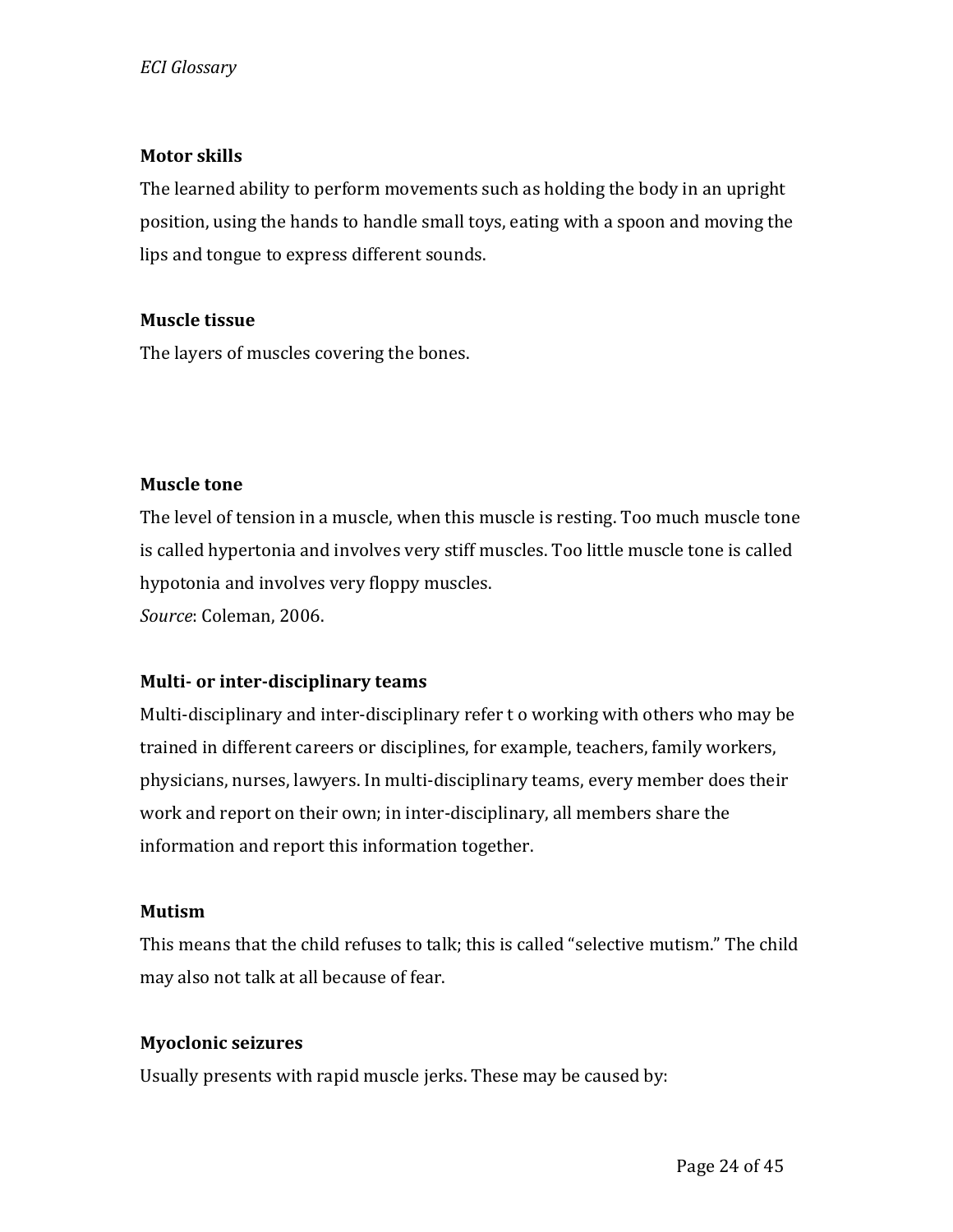- Benign (non-epileptic myoclonus): similar to the jerks one has when falling asleep.
- Benign myoclonic epilepsy: A rare disorder that starts between 4 months and 2 years
- Severe myoclonic epilepsy: A disorder that results in chronic progressive brain damage
- Lenox-Glastaut syndrome: A severe epileptic disorder, associated with atypical absence (atonic and myoclonic), slow spike wave complexes on EEG, and mental retardation.

*Source*: Child Brain<http://www.childbrain.com/seizure1.shtml>

# **N**

## **Nesting cups**

The ability to put a series of objects, usually small cups, into one another, in order of smallest to the largest one, as shown in this picture.

## **Neurobehavioural**

Neurobehavioural refers to a condition that affects the central nervous system and the behaviour or ways children behave and interact in their environments.

## **Neurodevelopment**

Neurodevelopment is a term that refers to the development of the nervous system that is related to all the skills a child acquires.

## **Neuromuscular**

Neuromuscular refers to a disease that affects the central nervous system and the control over muscles in the human body.

#### **Neurotransmitters**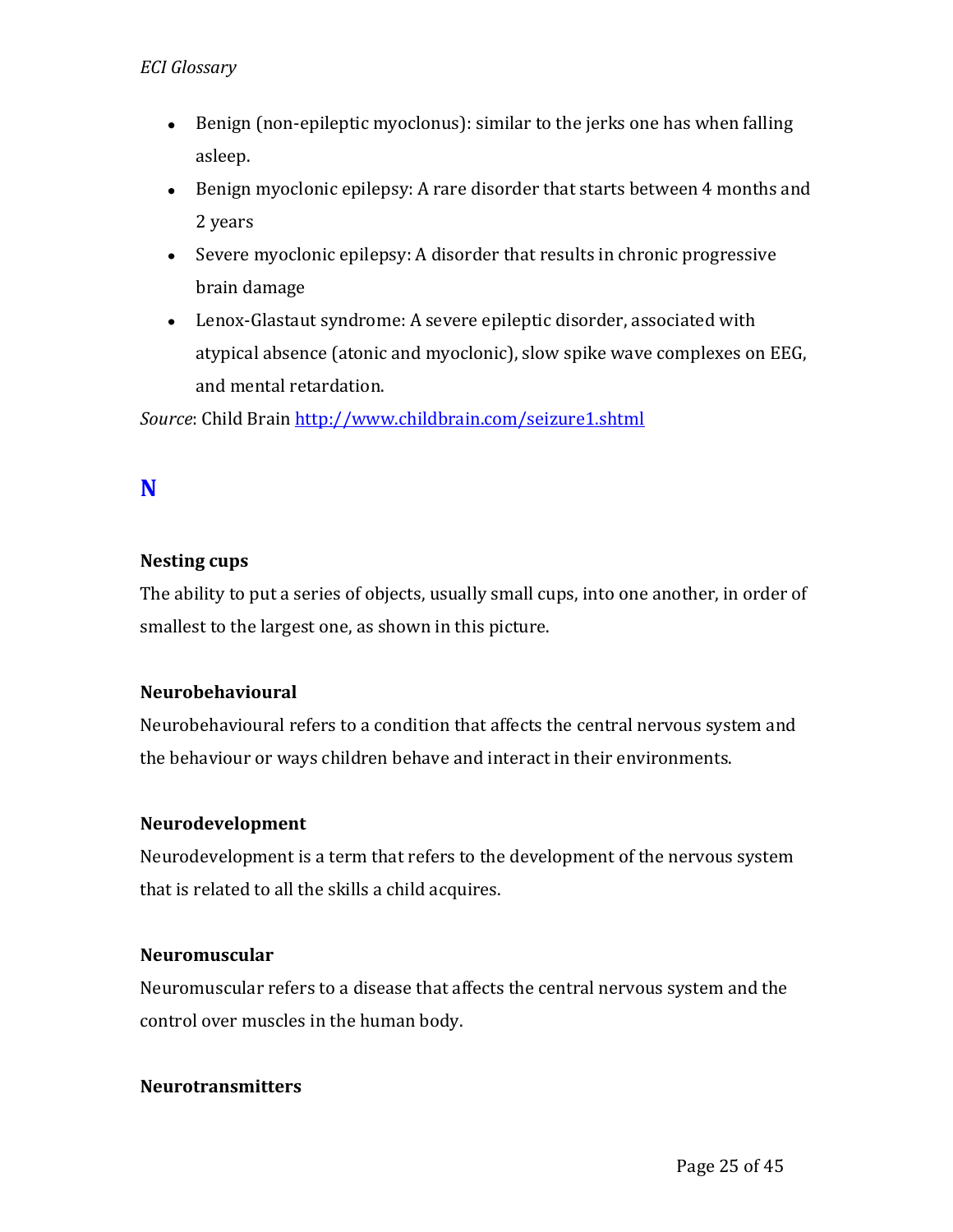Communication of information between neurons is accomplished by movement of chemicals across a small gap called the synapse. Chemicals, called neurotransmitters, are released from one neuron at the presynaptic nerve terminal. *Source*[: http://faculty.washington.edu/chudler/chnt1.html](http://faculty.washington.edu/chudler/chnt1.html)

## **Non-Organic Failure to Thrive**

Infants and young children who fail to eat or drink without a known medical or health cause.

*Source*[: http://www.ncbi.nlm.nih.gov/pmc/articles/PMC1777114](http://www.ncbi.nlm.nih.gov/pmc/articles/PMC1777114)

#### **Non-responsive environment**

This term refers to environments that do not meet children's needs for safety, affection, play and social interactions. This is even if children are fed, dressed, changed and put to sleep following routines.

## **Non-verbal cues**

Refers to facial expressions and/or gestures with hands and other body movements that mean something; for example, shrugging one's shoulders means either not knowing or not caring in many cultures across North America and Europe.

#### **Non-verbal language**

Non-verbal language uses signs and gestures instead of words or numbers.

## **O**

## **Object permanence**

The understanding that an object continues to exist if it cannot be seen. Babies will first only continue to seek a disappearing object if part of it is visible. Only when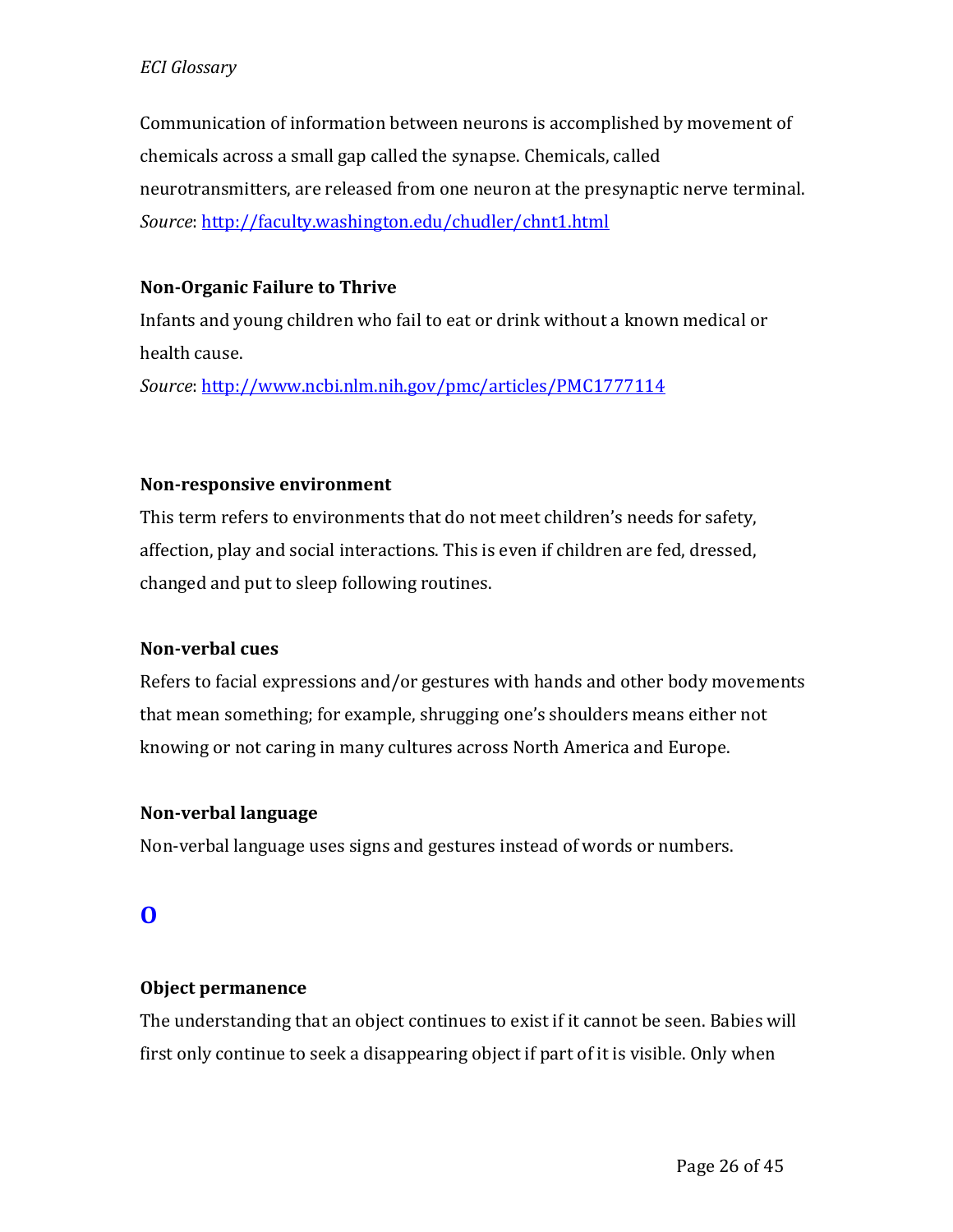they are older (at around six months of age) will babies fully understand that an object continues to exist, even if it is completely invisible. *Source*: Coleman, 2006.

## **Obsessive thoughts**

This means that the thoughts do not go away, they take over; for example, germs all over, cannot touch anything.

#### **One-to-one correspondence**

This refers to knowing that each object can and should only be counted once in a sequence. That is, when we are counting objects, we cannot skip an object or count an object twice...

#### **Open-ended questions**

These are questions require longer answers, e.g. I played hopscotch and ball as opposed to just ball.

## **Oppositional defiant disorder (ODD)**

Negative, disobedient, or defiant behavior that is worse than the normal "testing" in children and adolescents. *Source*[: http://www.minddisorders.com/Ob-Ps/Oppositional-defiant](http://www.minddisorders.com/Ob-Ps/Oppositional-defiant-disorder.html#ixzz11idw6xzW)[disorder.html#ixzz11idw6xzW](http://www.minddisorders.com/Ob-Ps/Oppositional-defiant-disorder.html#ixzz11idw6xzW)

## **Over-generalizing**

Instead of naming cars, trucks, motorcycles and bikes by their names, children use car to group all of these means of transportation with wheels.

## **P**

## **Panic attack**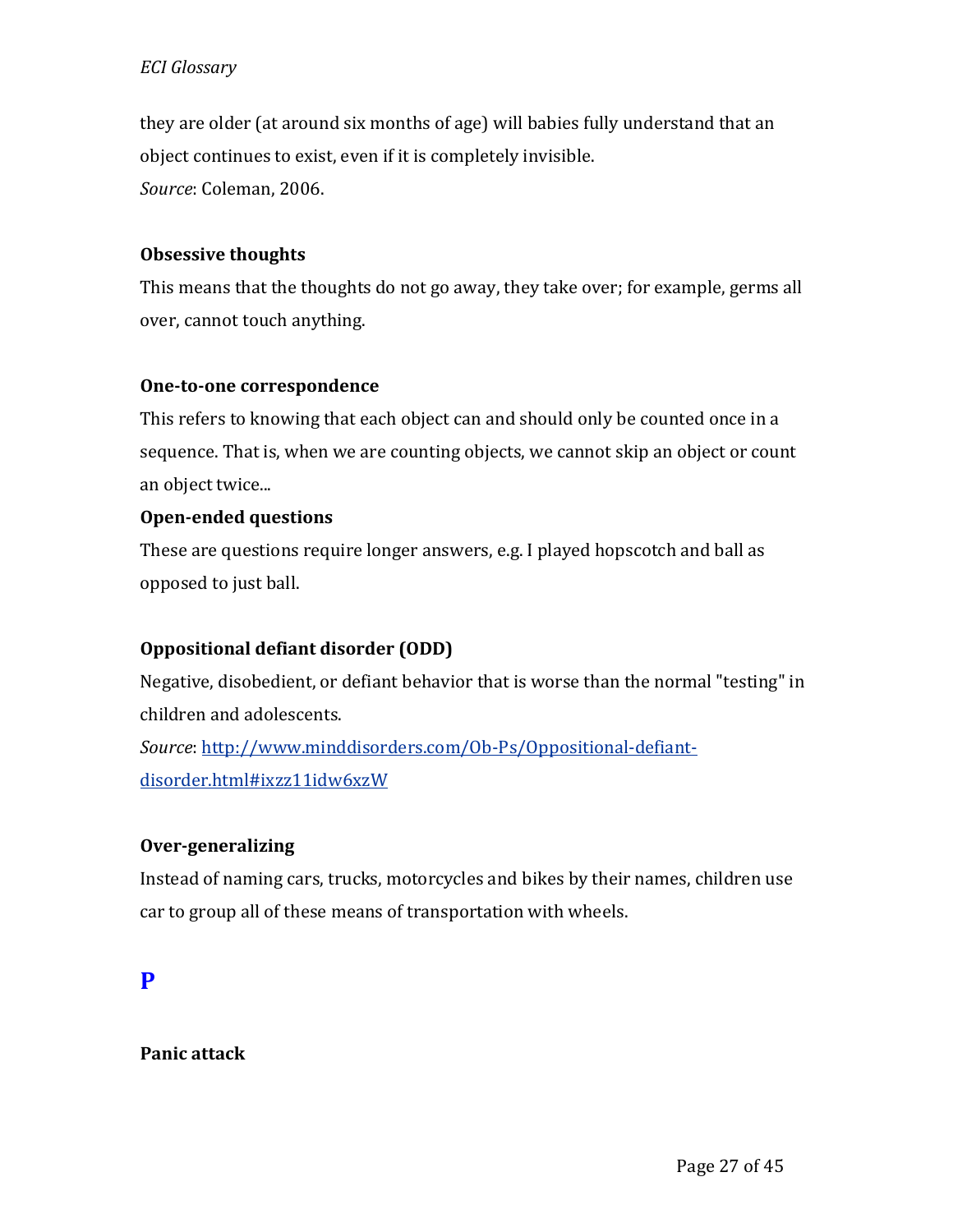This means that the child freezes suddenly and may even feel they cannot breeze, when feeling fearful or nervous about something

## **Parent handbook**

A parent handbook has been produced by the Oncology/Hematology/BMT program and the Department of Patient/Family Education at Children's Hospital. It is an excellent source of information and is given to parents when their child has been diagnosed with cancer. Health care professionals will find valuable information in the handbook as well.

*Source*:

[http://www.bcchildrens.ca/Services/OncHemBMT/ForFamilies/Parentinformation](http://www.bcchildrens.ca/Services/OncHemBMT/ForFamilies/Parentinformation.htm) [.htm](http://www.bcchildrens.ca/Services/OncHemBMT/ForFamilies/Parentinformation.htm)

## **Pattern**

As they grow older, children learn that objects can follow a certain order or "sequence" and this forms a pattern (e.g., colours, shapes, numbers, and others).

## **Parallel play**

This involves two or more children playing on their own, side by side.

## **Pediatric immunologist**

Pediatric immunologists treat serious medical conditions, such as autoimmune disorders or serious chronic conditions, also known as chronic ailments, like asthma and other respiratory conditions.

*Source*[: http://pediatrics.medicine.dal.ca/clinical/imm\\_clinical.htm](http://pediatrics.medicine.dal.ca/clinical/imm_clinical.htm)

## **Phenotype**

The visible characteristics of an individual resulting from the interaction between its genetic make-up (genotype) and the environment.

## **Phobia**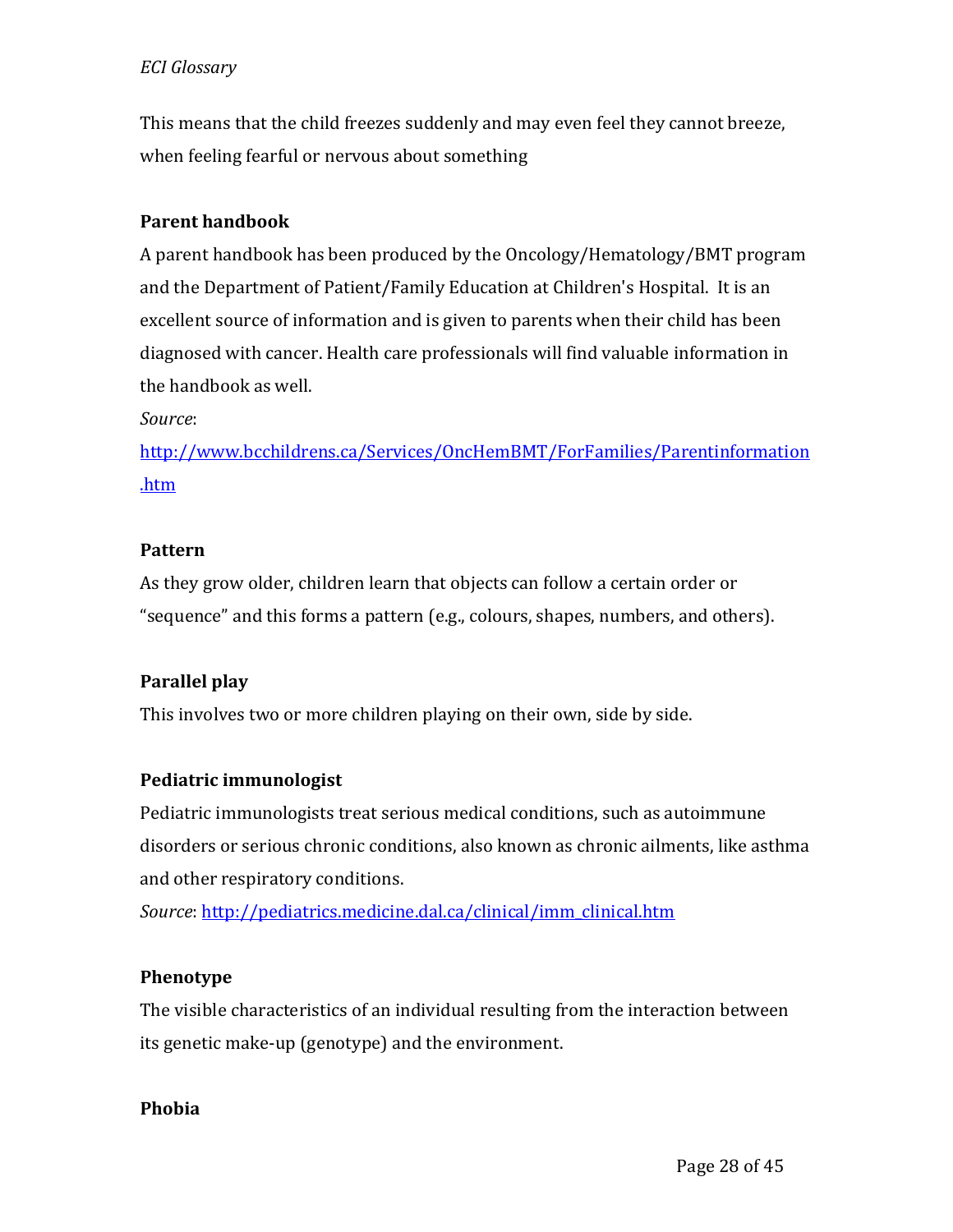A *phobia* is a type of anxiety disorder. It is a strong, irrational fear of something that poses little or no actual danger.

*Source*[: http://www.nlm.nih.gov/medlineplus/phobias.html](http://www.nlm.nih.gov/medlineplus/phobias.html)

#### **Phoneme awareness**

Refers to recognizing the beginning, middle and ending sounds in word. Simple exercises: telling the difference between cat and bat; engaging in rhyming exercises (e.g. what rhymes with bat?); complex exercises: engaging in segmentation exercises (e.g. what sounds are in "cat"?); engaging in blending exercises (e.g. if I put 'ta' and 'ble' together, what do I get?).

#### **Phonemes**

The smallest segmental unit in the sound system of a language (for example, baby has four phonemes).

## **Physical abuse**

May involve hitting a child a single time, or it may involve a pattern of incidents. Physical abuse also includes behaviour such as shaking, choking, biting, kicking, burning or poisoning a child, holding a child under water, or any other harmful or dangerous use of force or restraint. Child physical abuse is usually connected to physical punishment or is confused with child discipline. *Source*: The National Clearinghouse on Family Violence.

## **Physiological function**

When it comes to bowel and bladder control, it is the child's ability to control his/her bladder and rectal muscles. This function does not usually develop until the child is two years of age or older.

## **Poor environmental conditions**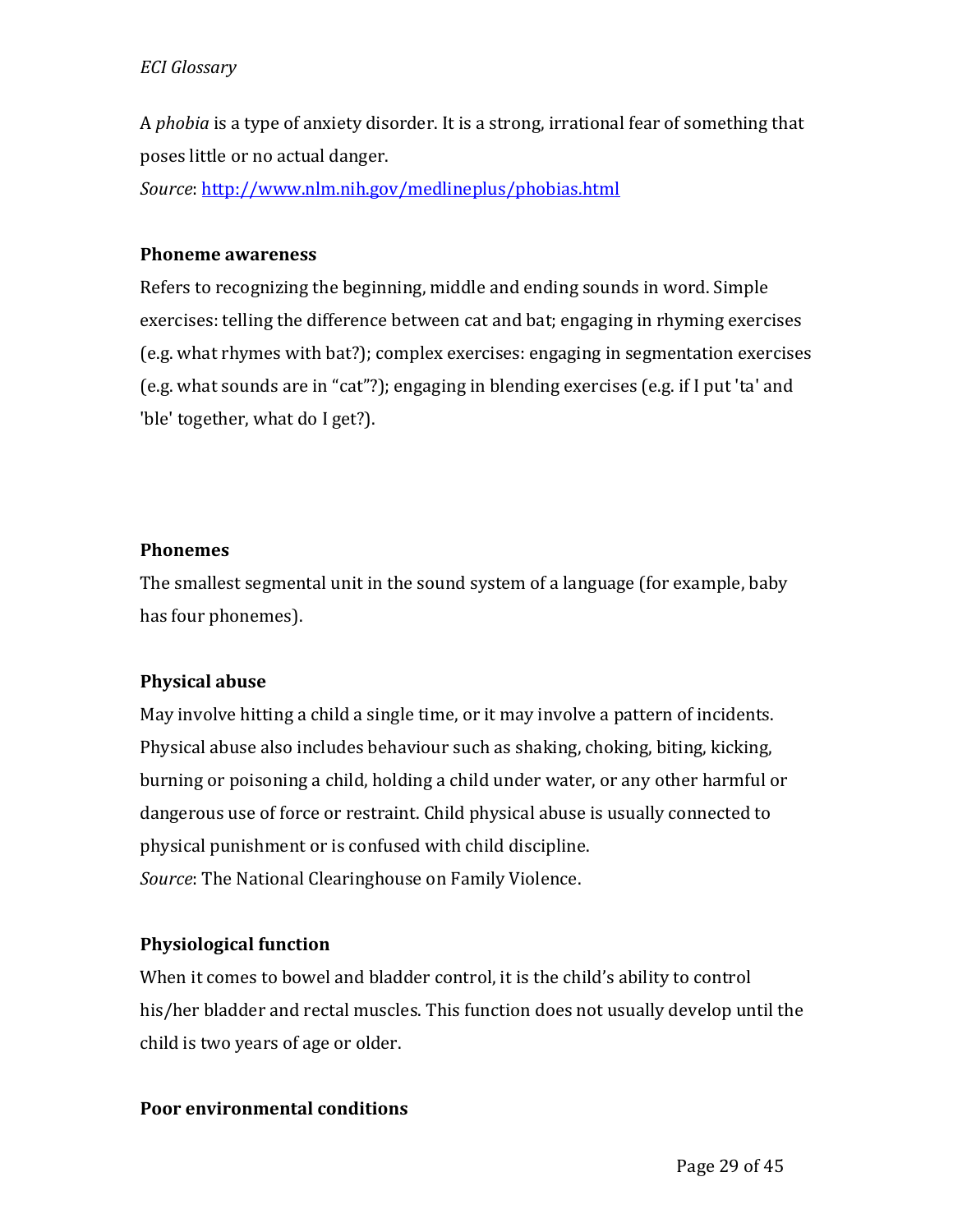For example, ongoing loud noises may cause hearing loss; other toxic conditions (gases, being in touch with chemical products, including home cleaning products) may cause vision loss.

#### **Poverty line**

Example: A family earning less than \$37791 in 2004 would have been living below the *poverty line*. According to the LICO index (2005). *Source*: Canadian Social Development Council [http://www.ccsd.ca/factsheets/fs\\_lico04\\_bt.htm](http://www.ccsd.ca/factsheets/fs_lico04_bt.htm)

#### **Practices**

The ways in which each family raises their children; these include the way children learn to relate to others, or socialization patterns. Source: Baker, L., Afflerbach, P. & Reinking, D. (1996). *Developing engaged readers in school and home communities*. Malwah, NJ: Lawrence Erlbaum

#### **Pragmatics**

This term refers to the practical aspect, or the social use, of language. Most children and grown-ups use language in order to communicate with another person. Using language to ask, label, or protest something and agree or disagree with someone are all part of the pragmatics of language

## **Pre-academic skills**

Language, motor, social, emotional and self-help skills learned before attending school. For example, before writing letters and numbers, the child needs to know how to hold and to manipulate an object (like a stick, a shovel or a paintbrush) in his hand.

## **Pretend play**

For example, pretending to be a super hero or imitating others while cooking or dressing-up.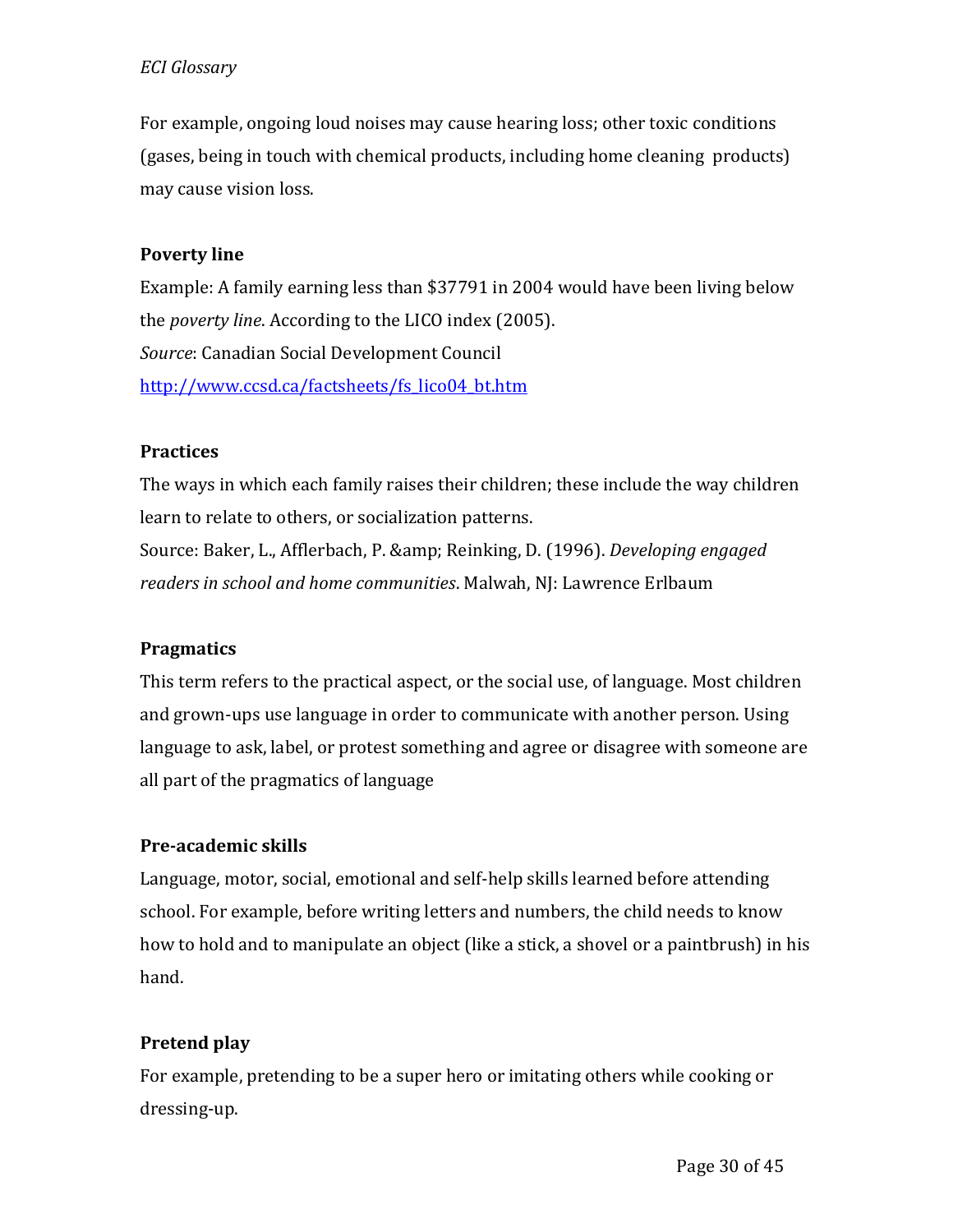#### **Process information**

This is when children see and hear without any difficulty. However, even when they pay attention or listen to information, they cannot understand or make any meaning of it; children with these difficulties find it hard to learn while at school.

#### **Professionals**

These include the following:

- Infant/child development consultants
- Aboriginal infant/child development consultants
- Speech and language pathologists
- Physio-therapists
- Occupational therapists
- Vision specialists
- Hearing specialists
- Social workers
- Family workers
- Child, Youth and family workers
- Behavior interventionists/consultants
- Psychologists
- Nurses
- Dieticians/nutritionists
- Infant mental health specialists
- Music/dance and movement/art/play therapists
- Special support workers (including special education assistants)

## **Pronounce (or to articulate)**

To *pronounce* and to *articulate* are similar terms and refer to making the vowels and consonants in a word clear for others to understand.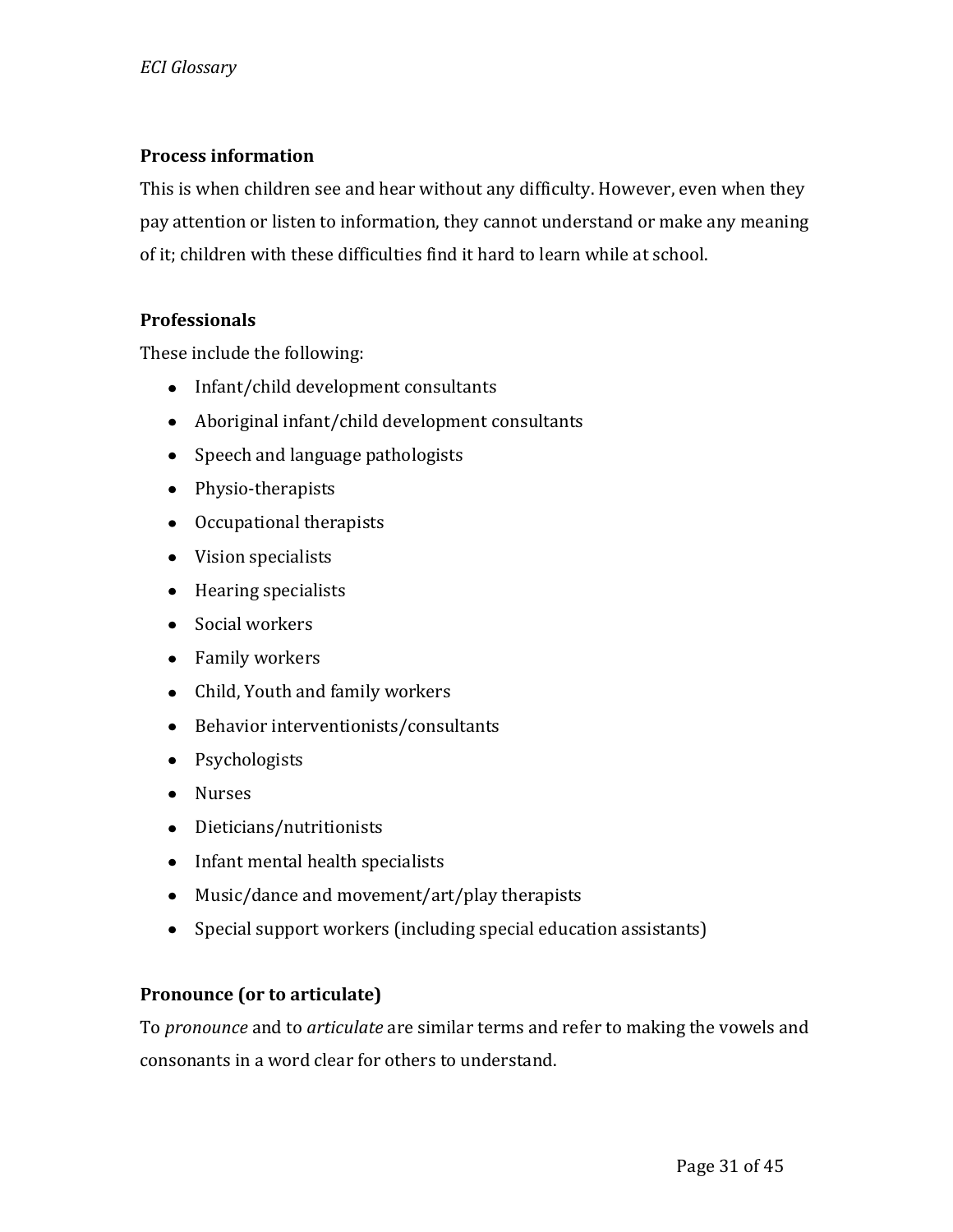#### **Proprioceptive system**

It is the child's sense of the position of his/her body in space. It system allows us to be aware of what our body is doing, in relation to the surrounding environment. It allows us to understand our body's position and movement in space. *Source*: Coleman, 2006.

#### **Protective factors**

Protective factors buffer children from being abused or neglected. These factors exist at various levels. Protective factors have not been studied as extensively or rigorously as risk factors. However, identifying and understanding protective factors are equally as important as researching risk factors. *Source*: Center for Disease Control [http://www.cdc.gov/violenceprevention/childmaltreatment/riskprotectivefactors.](http://www.cdc.gov/violenceprevention/childmaltreatment/riskprotectivefactors.html#2)

[html#2](http://www.cdc.gov/violenceprevention/childmaltreatment/riskprotectivefactors.html#2)

## **Psychoanalysis**

Psychoanalysis involves long-term psychotherapy and counseling for patients. In many cases, medications are administered to correct chemical imbalances that cause emotional problems.

## **Psycholinguistics**

The study of the natural language components.

## **Psychotherapy**

Psychotherapy involves regular discussions with patients about their problems; the psychiatrist/psychologist helps them find solutions through changes in their behavioral patterns, the exploration of their past experiences, or group and family therapy sessions.

## **Punish**

An action that is painful or humiliating that a more powerful person does to a less powerful one in hope of producing a change in behavior.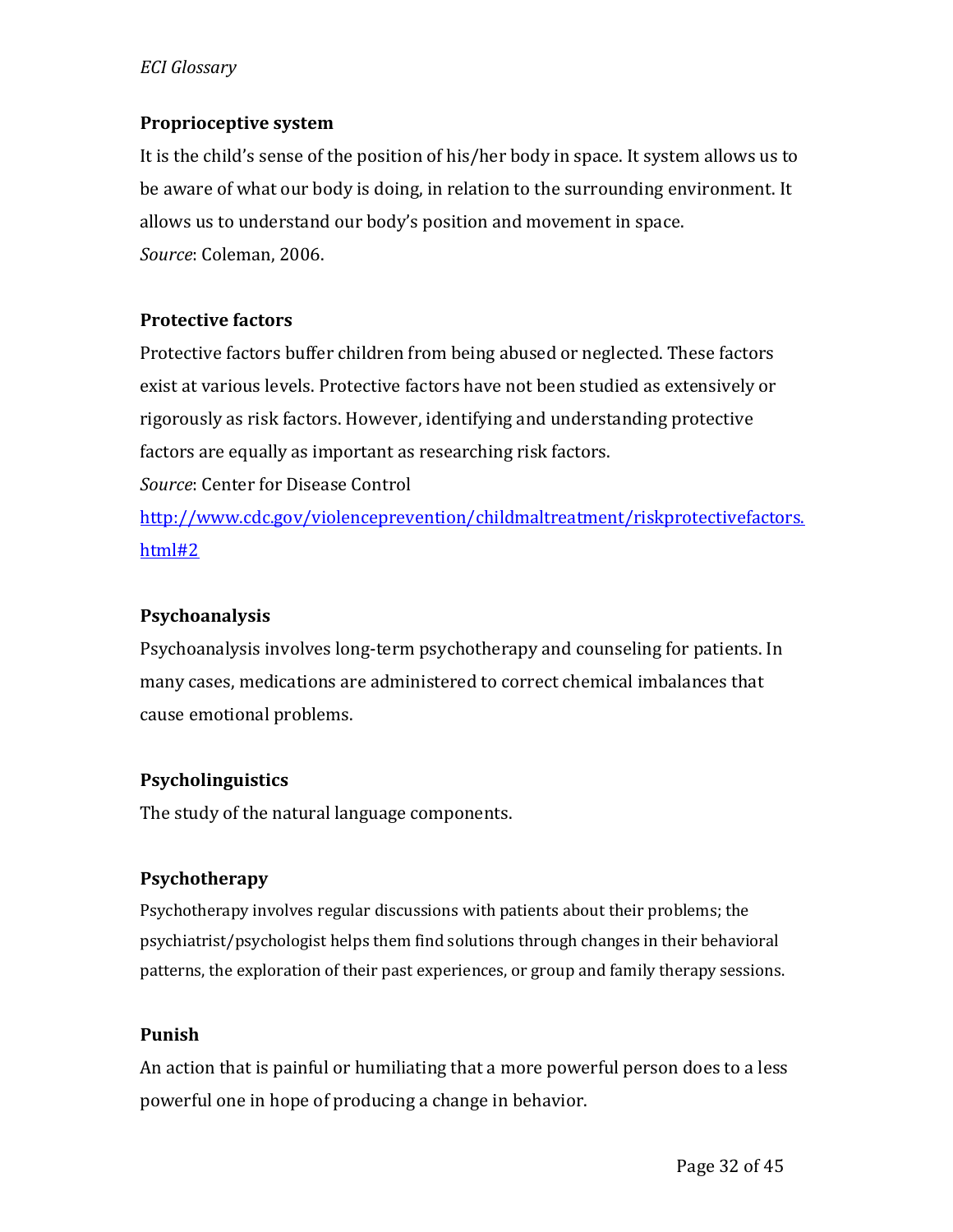*Source*: Gershoff, E. T. (2002). Parental corporal punishment and associated child behaviors and experiences: A meta-analytic and theoretical review. *Psychological Bulletin, 128*, 539–579.

# **Q**

## **Quality of skills**

For example, a child may develop a certain cognitive skill, but may not master it the way other children do. For instance, a child may learn about colours, like red and yellow, but may not always recognize them and/or confuse certain similar colours with each other when matching them, and/or when naming them.

#### **Quantity of skills**

For example, a child may not ever acquire or develop a certain cognitive skill. For example, a child may never learn to distinguish that there are difference between shapes and colours and try and guess what are the different shapes or colours.

## **R**

#### **Read and write**

This refers to difficulties with phonemic awareness; these are a part of the preliteracy skills. For example, understanding that "b" is the beginning sound for the word "ball".

#### **Receptive language**

The ability to understand what is being expressed in verbal and non-verbal communication.

#### **Recreational activities**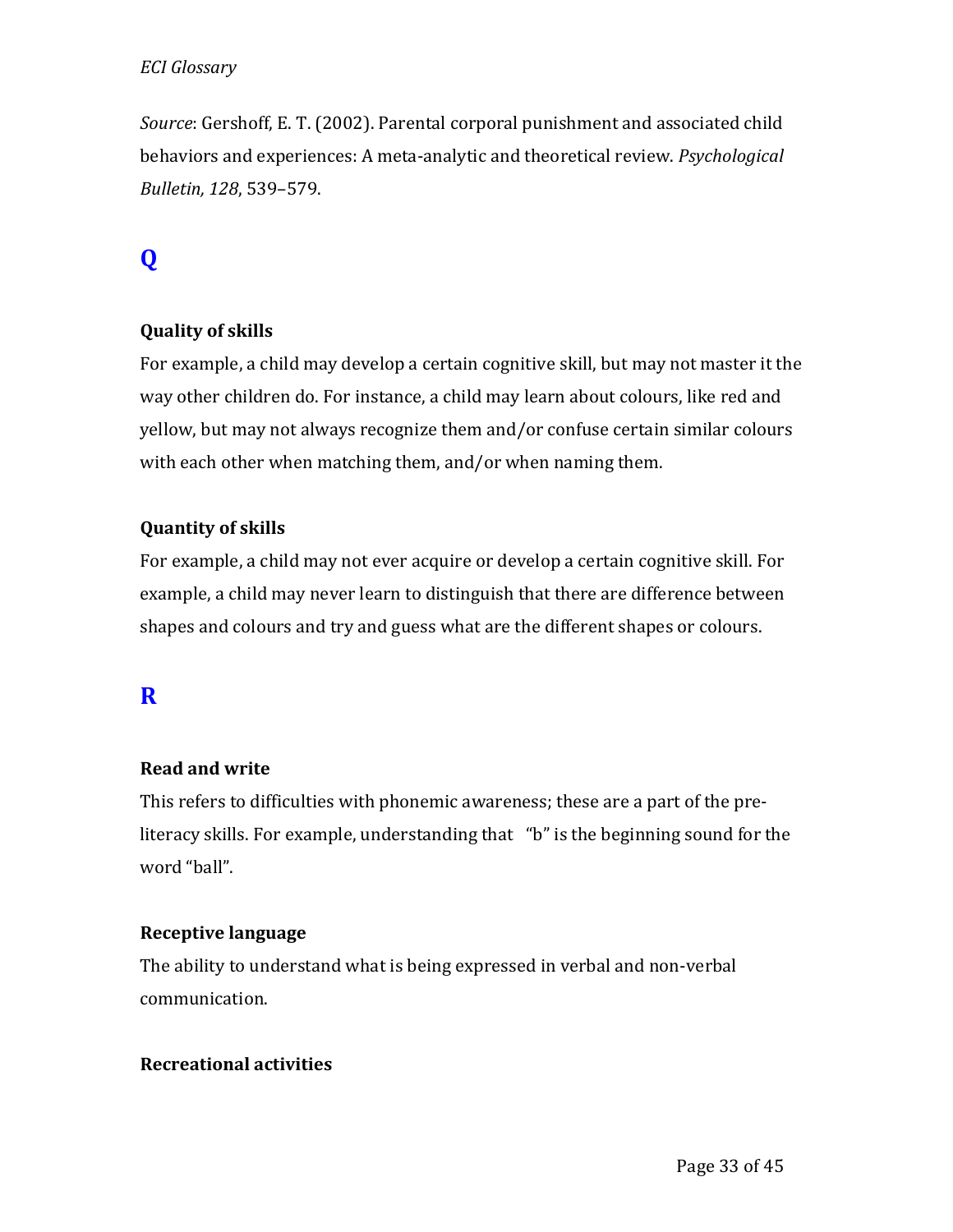For example, swimming, playing baseball, or any other sports; or participating in arts and crafts activities.

## **Regulating**

The ability to organize and respond to internal stimuli, as well as environmental demands. Examples for this behavior are: control of body temperature, heart rate, respiratory rate, intended body movements and excitement level. *Source*: Coleman, J. G. (2006). *The early intervention dictionary: A multidisciplinary guide to terminology, 3rd edition.* Downsview, ON: Woodbine House.

## **Rejection**

Children are hypersensitivity to failure or rejection from peers and adults in their life.

## **Repetitive rituals**

This means that the child can only do certain activities in a certain way; for example, go to sleep only in a certain pair of pajamas and the one pillow placed in a specific position.

## **Resilient**

Refers to children and individuals who manage to survive and thrive under high stress conditions.

## **Retaining**

"Retaining" is linked to memory and remembering what has been learned in the past, as well as new information.

## **Risk factor**

This means that language delay may be related to other conditions that impact on the child's development.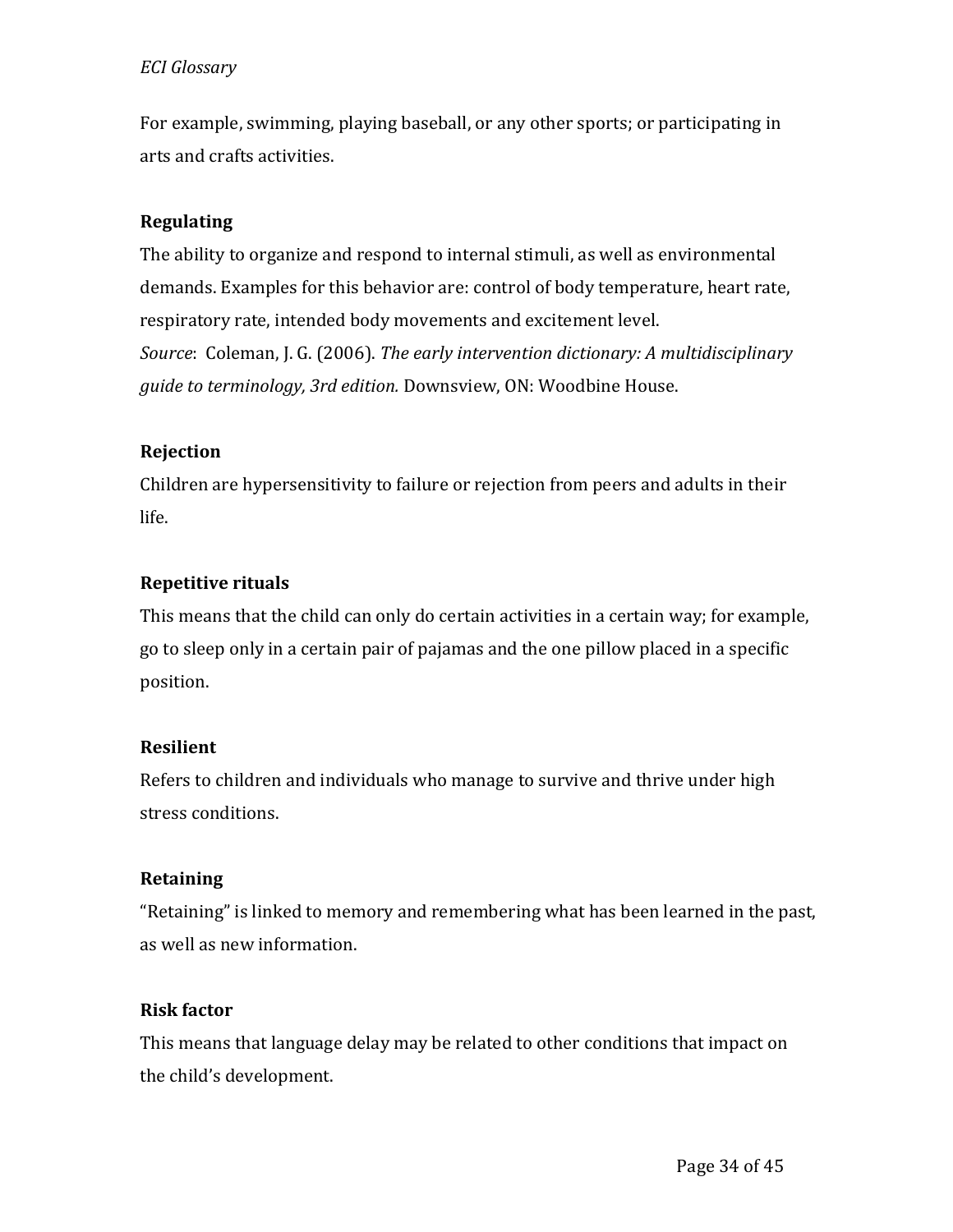## **Rough and tough play**

Physically and energetic behaviors such as chase, jump and play fight, that come with by positive affect from the players towards one another.

# **S**

## **Scribble**

The child uses the pencil or crayon to doodle on any surface (paper, board, or the wall!).

## **Secondary level of intervention**

This is the next level of intervention, after prevention.

#### **Selective attention**

The ability to concentrate on relevant sensory input while ignoring irrelevant input. For example if they are busy playing a game with their friend they will ignore the TV sound from the other room.

#### **Self-esteem**

This is what the child thinks of him or herself

## **Self-stimulatory**

Engaging in repetitive actions in order to obtain pleasure or gratification. They include persistent, repetitious abnormal behaviors, which interfere with the child ability to "sit still". Examples include: hand flapping and rocking, or spinning the wheels of a toy truck without exploring it in other ways.

Source: Accardo. P. J. & Whitman, B. Y. (2002). *Dictionary of developmental disabilities terminology (2nd Ed.)*. Baltimore, MD: Paul H. Brooks Publishing Co. Coleman, J. G. (2006). *The early intervention dictionary: A multidisciplinary guide to terminology, 3rd edition*. Downsview, ON: Woodbine House.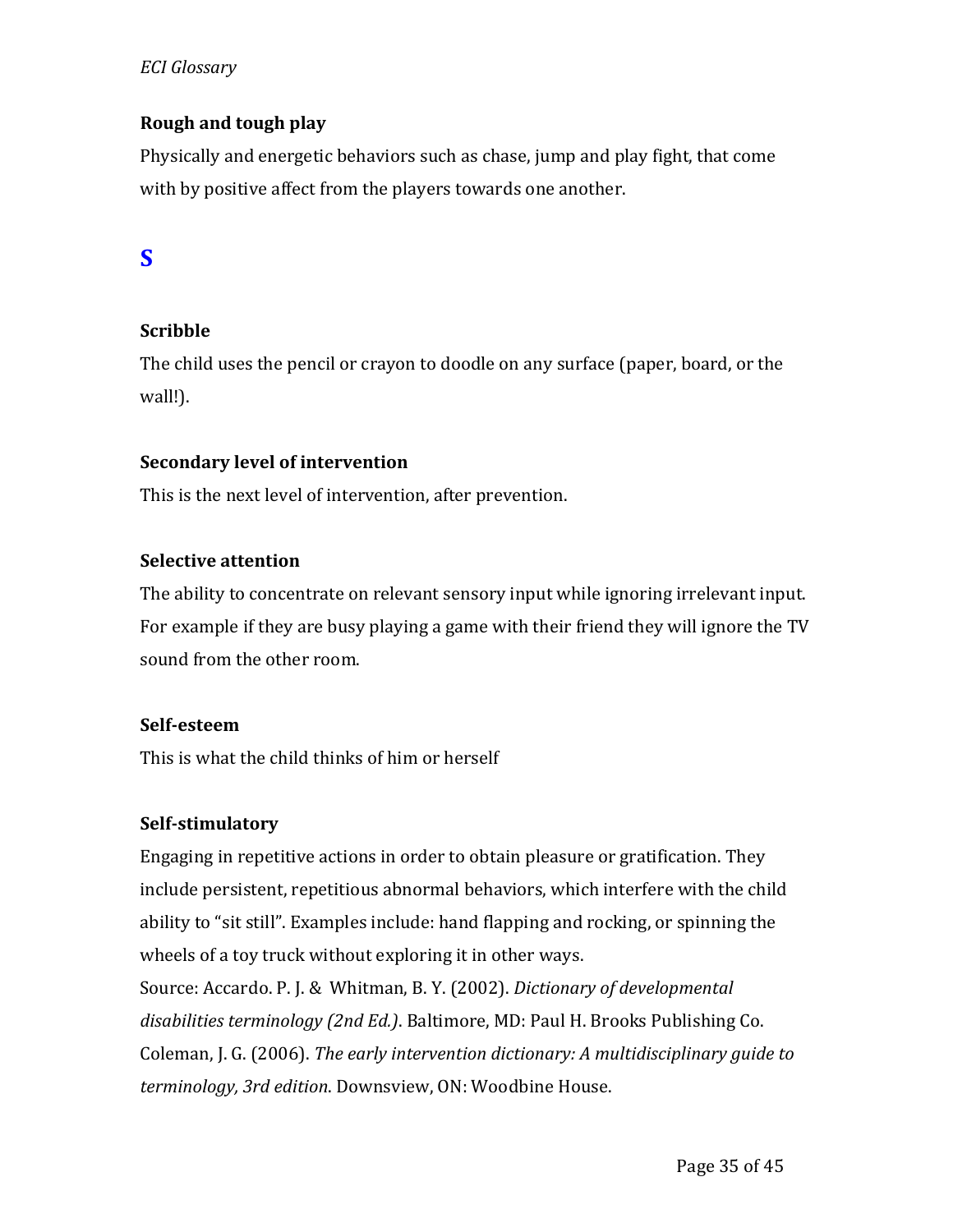## **Sensory integration technique**

These are techniques that help children organize the information they receive through their senses (vision, hearing, touch, smell and taste) Sensory integration therapy uses these techniques.

*Source*:

[http://www.canchild.ca/en/canchildresources/resources/Sensory%20Integration.](http://www.canchild.ca/en/canchildresources/resources/Sensory%20Integration.pdf) [pdf](http://www.canchild.ca/en/canchildresources/resources/Sensory%20Integration.pdf)

#### **Sentence**

Sentences have a subject (S), or someone doing the action, a verb, or action (V), and a predicate (P), or what happens or the content of the sentence: for example, " My friend loves to read books" (S V P).

#### **Sexual abuse**

When a child is used for sexual purposes by an adult or adolescent. It involves exposing a child to any sexual activity or behavior. *Source*: The National Clearinghouse on Family Violence.

#### **Sexual harassment**

Sexual harassment is unwelcome conduct of a sexual nature that that harms a victim. Sexual harassment can occur in the workplace or outside the workplace as tenants, students, and other people can also be victims of harassment. It can interfere with an employee's ability to do a job, or create a hostile, intimidating, or offensive work environment. It can affect a tenant's rental housing situation or a student's education.

*Source*: The Canadian Bar Association, BC Branch [http://www.cba.org/bc/public\\_media/employment/271.aspx](http://www.cba.org/bc/public_media/employment/271.aspx)

## **Sexual molestation**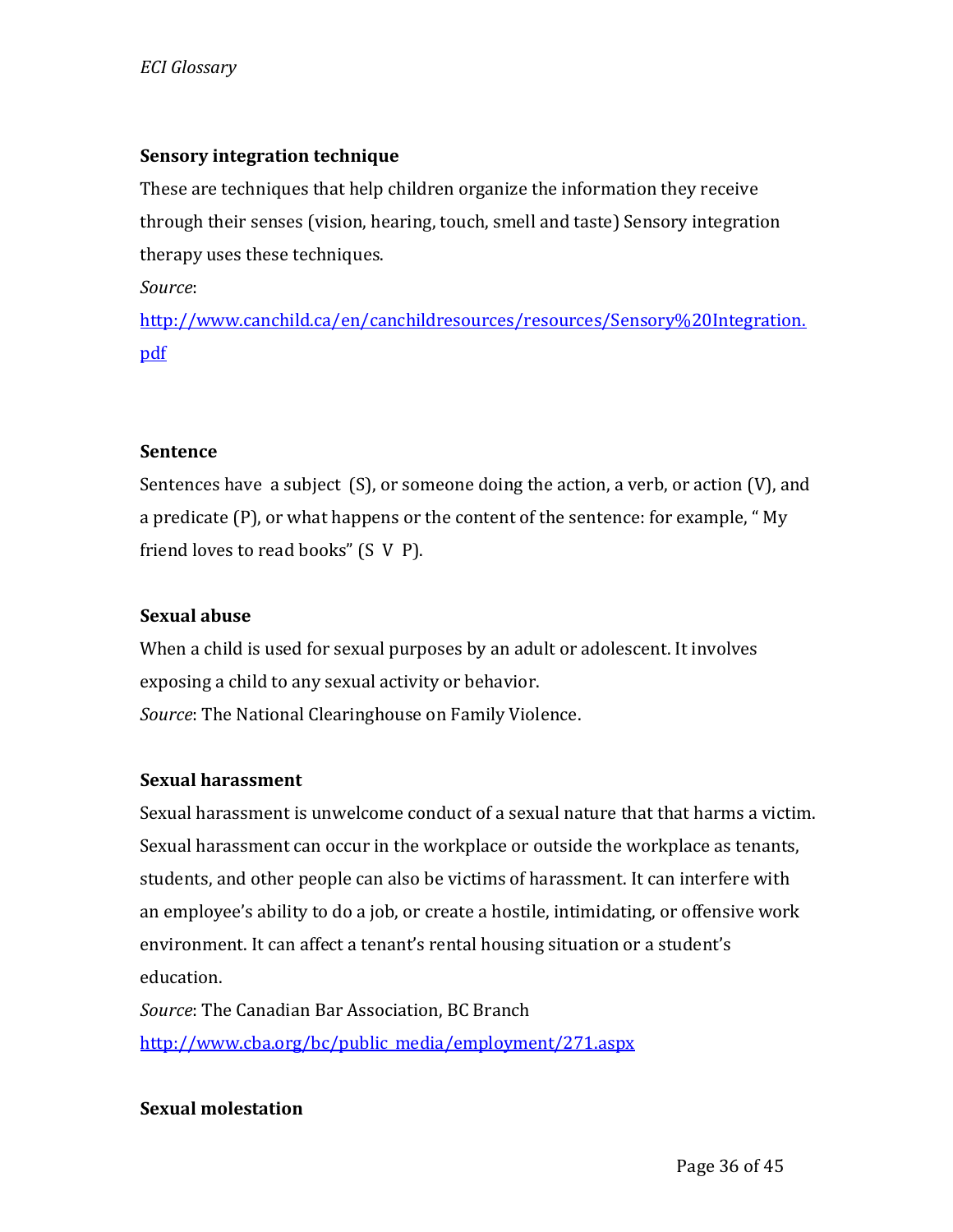The act of subjecting someone to unwanted or improper sexual advances or activity (especially women or children).

*Source*: Princeton Lexical database

[http://www.google.ca/search?hl=en&biw=1280&bih=787&as\\_st=y&q=definition+](http://www.google.ca/search?hl=en&biw=1280&bih=787&as_st=y&q=definition+molestation&aq=f&aqi=g-c2g1g-m1g-v1g-b3&aql=&oq) [molestation&aq=f&aqi=g-c2g1g-m1g-v1g-b3&aql=&oq=](http://www.google.ca/search?hl=en&biw=1280&bih=787&as_st=y&q=definition+molestation&aq=f&aqi=g-c2g1g-m1g-v1g-b3&aql=&oq)

## **Serotonin inhibitors**

Some research suggests that abnormalities in neurotransmitter activity affect mood and behavior. SSRIs seem to relieve symptoms of depression by blocking the reabsorption (reuptake) of serotonin by certain nerve cells in the brain. This leaves more serotonin available in the brain. Increased serotonin enhances neurotransmission — the sending of nerve impulses — and improves mood. SSRIs are called selective because they seem to affect only serotonin, not other neurotransmitters.

*Source*[: http://www.mayoclinic.com/health/ssris/MH00066](http://www.mayoclinic.com/health/ssris/MH00066)

#### **Sight words**

Words that the reader can recognize automatically without having to "sound them out" (for example: I, he, to, in).

#### **Simian crease**

Single crease across the centre of the palm of children with Down's syndrome. *Source*: National Down Syndrome Society http://www.ndss.org/index.php?option=com\_content&yiew=article&id=6 [0&Itemid=77](http://www.ndss.org/index.php?option=com_content&view=article&id=60&Itemid=77)

#### **Simple procedures or operations**

The specific steps for putting a specific concept into effect.

#### **Social anxiety**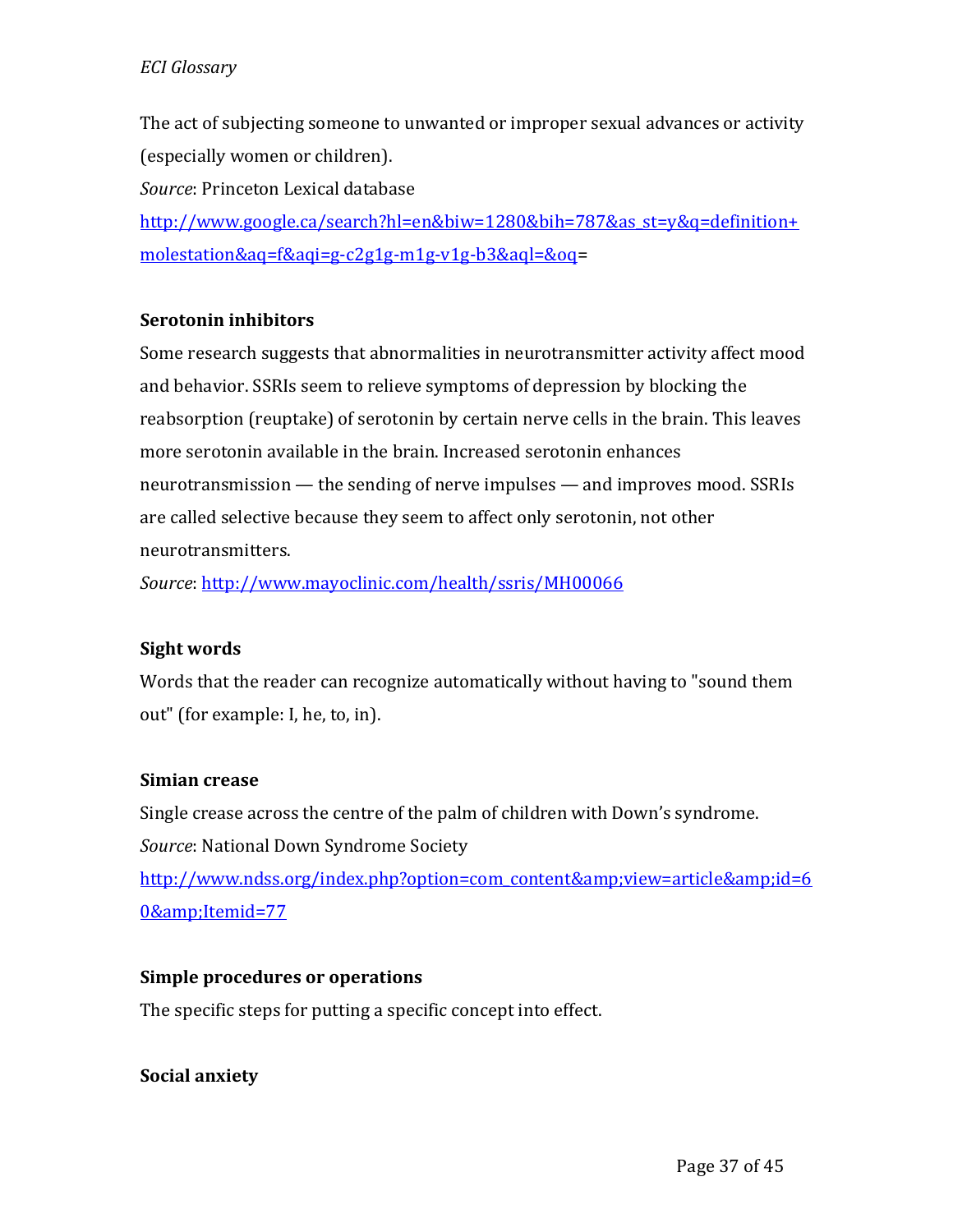Social anxiety refers to persistent feelings of anxiety, discouragement and frustration during social interactions.

#### **Social behavior**

Refers to typical ways peers and adults greet, play, engage in conversations.

## **Social/emotional skills**

The developmental area that involves the development of self-concept and the skills that allow the child to function in a group that to interact properly with others.

## **Social exclusion**

For children and families to experience lack of participation; i.e., not feeling welcome; having a perception of being alienated from a certain program or activity. Social exclusion may be related with different types of disadvantages including poverty and/or disability" Source and additional information available through the *Source*: Organization of European Community Development (OECD) <http://www.oecd.org/dataoecd/20/21/1856939.pdf>

## **Social reference**

This involves a child using an adult to determine whether or not they should approach a situation, e.g. with other children, or to engage in play with a certain toy. The child tries to "read" the parent (smile, frown) for approval or disapproval.

## **Solitary play**

This involves a child playing by itself without needing someone to play with him/her.

## **Spastic**

spastic= tense, contracted muscles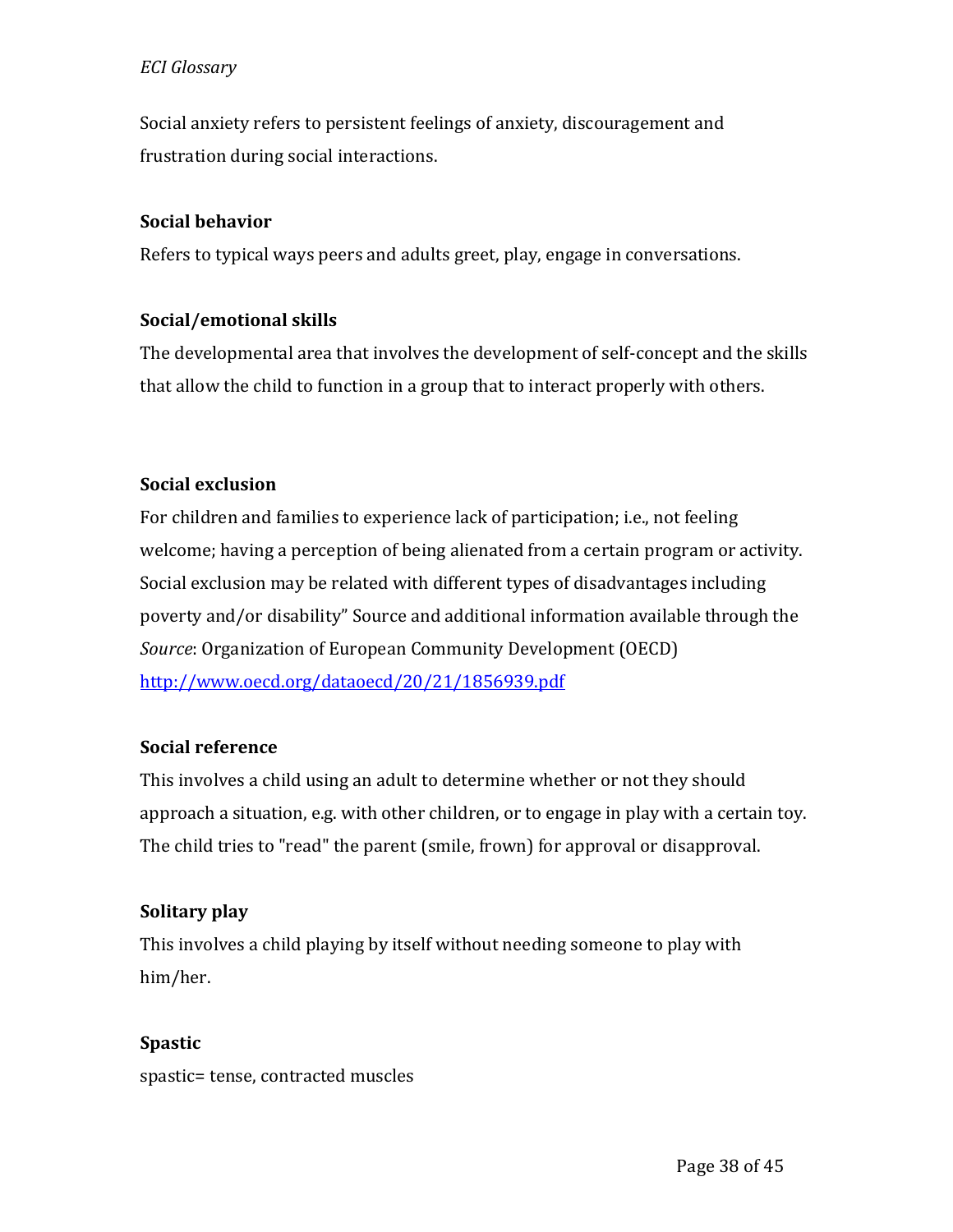#### **Specialist of different disciplines**

This refers to professionals in different areas; these may include a child psychiatrist, a developmental pediatrician, a social worker, and family therapist, among others

#### **Standardized tests**

This refers to a test that shows specific tasks and steps to be completed. This type of test is based on norms that have been calculated based on many schools, communities, or different groups of people. This process of determining established norms and procedures for a test to act as a standard reference point for future test results is called standardization. This way, testers may complete measures that are comparable, or equivalent in different places (for example, countries, provinces, or locations within a city or town). Examples of the most used standardized tests for children include the Stanford-Binet and the Wechsler Intelligence Test; *Source*: Health of Children [http://www.healthofchildren.com/U-Z/Wechsler-](http://www.healthofchildren.com/U-Z/Wechsler-Intelligence-Test.html)[Intelligence-Test.html](http://www.healthofchildren.com/U-Z/Wechsler-Intelligence-Test.html)

#### **Stock standard phrases**

These are short phrases with general content, that the child use over and over without paying attention to the content of the conversation; for example, "Afraid you were going to say that" "Against my religion" "Let's agree to disagree'.

#### **Stress**

How do we know if our family is experiencing stress? Probably the best way is through the individual impressions of family members. Thinking about the general pace of your family life can be helpful. Families under stress may report some of the following:

• sense of urgency

*Source*: University of Illinois [http://urbanext.illinois.edu/nibbles/getalong](http://urbanext.illinois.edu/nibbles/getalong-stress.html)[stress.html](http://urbanext.illinois.edu/nibbles/getalong-stress.html)

- little time to spend together
- sense of frustration (too much to do)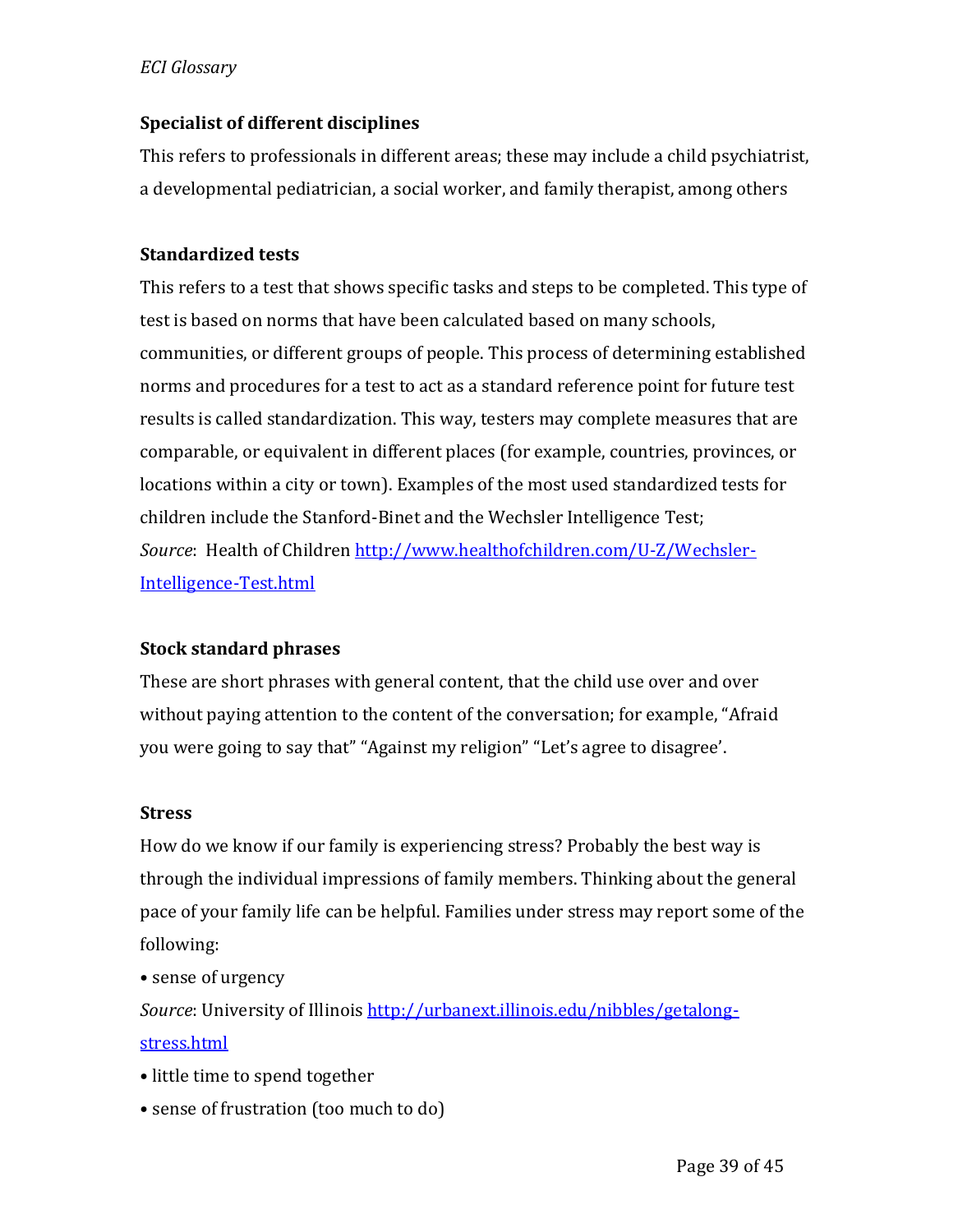- desire for the simpler life
- never time to relax
- explosive arguments
- bickering
- conversations centered on time and tasks, rather than people and feelings
- meals eaten in haste
- constant rushing from place to place
- escaping into work or other activity
- isolation in room
- sense of guilt

#### **Supervision and training**

This means supervision of patients and/or other conunselors.

#### **Syllables**

Many words can be divided into two, three or more 'syllables,' for example: co-lour (two syllables); um-brel-la (three syllables); cal-cu-la-tor (four syllables) and others. Short words like ball or dog cannot be divided into syllables.

# **T**

## **Team**

This refers to professionals from different fields working together, using an interdisciplinary approach were each one shares their skills (e.g., speech language therapist, medical specialists, teacher, social worker) together with parents.

## **Temperament**

This refers to the way children are, what makes up their 'personalities.

## **Theory of mind**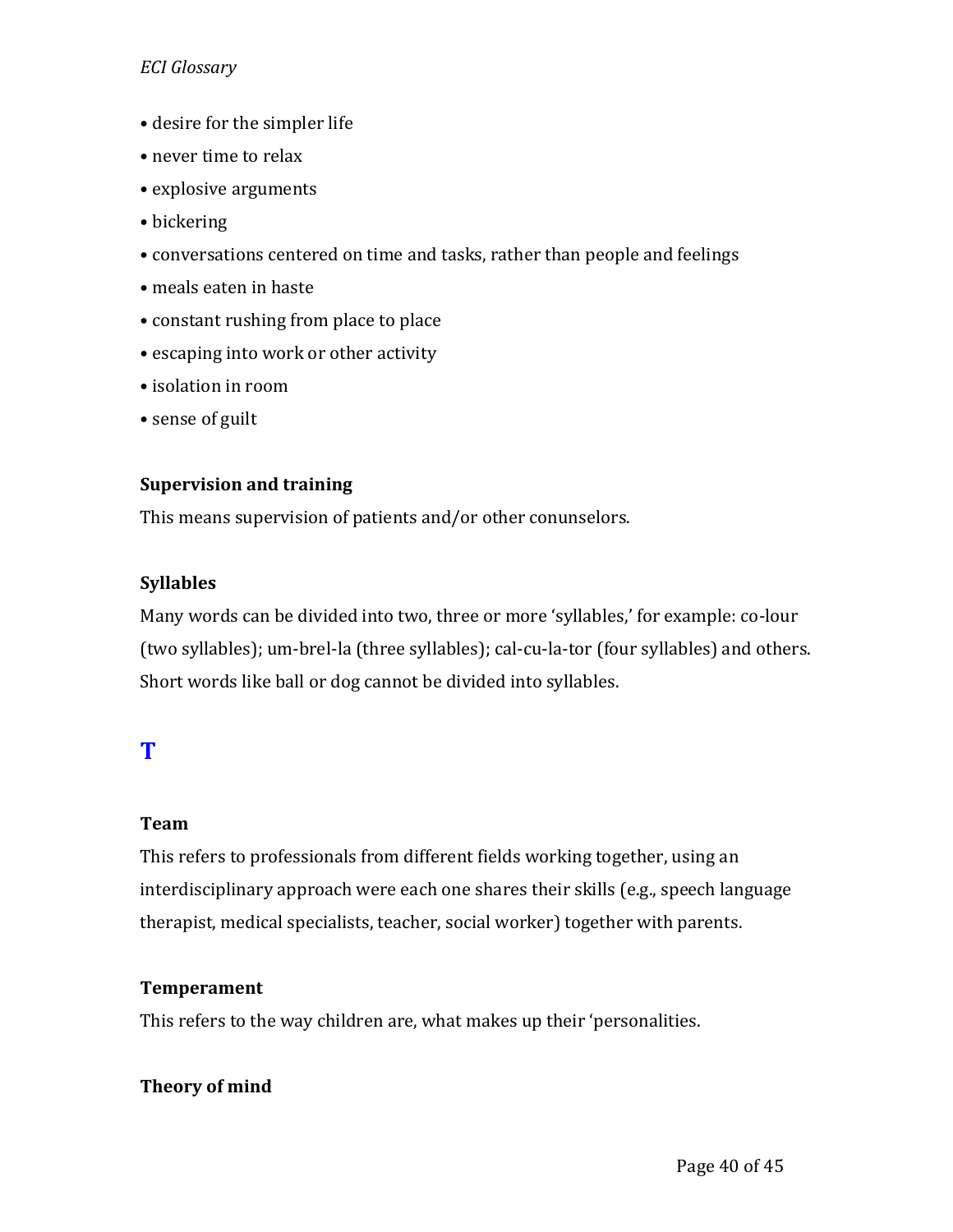Theory of mind is a cognitive skill that develops when the child is around 4 years old. The child is able to have understanding of other's people perspectives and feelings.

#### **Thinking outside the box**

This is also called "divergent thinking skills" – The definition of divergent thinking refers to "generating many different ideas about a topic in a short period of time." *Source*: University of Washington <http://faculty.washington.edu/ezent/imdt.htm>

#### **Thrive**

Healthy children eat, drink and sleep regularly. Some children (but not all) may continue to eat, drink and sleep even during stressful health or environmental conditions. Children who "fail to thrive" under these circumstances of high stress cannot eat, drink or sleep. These children are at-risk for delays in their growth and development.

#### **Total communication**

Total communication is the using any means of communication -- sign language, voice, fingerspelling, lip-reading, amplification, writing, gesture, visual imagery (pictures). The sign language used in total communication is more closely related to English. The philosophy of total communication is that the method should be fitted to the child, instead of the other way around. Another commonly used term for total communication is simultaneous communication, known as sim-com." *Source*[: http://deafness.about.com/cs/communication/a/totalcomm.htm](http://deafness.about.com/cs/communication/a/totalcomm.htm)

## **Tradition**

A very old custom, belief, or story. *Source*: MacMillan Dictionary <http://www.macmillandictionary.com/dictionary/british/tradition>

## **Transactional Model of Development**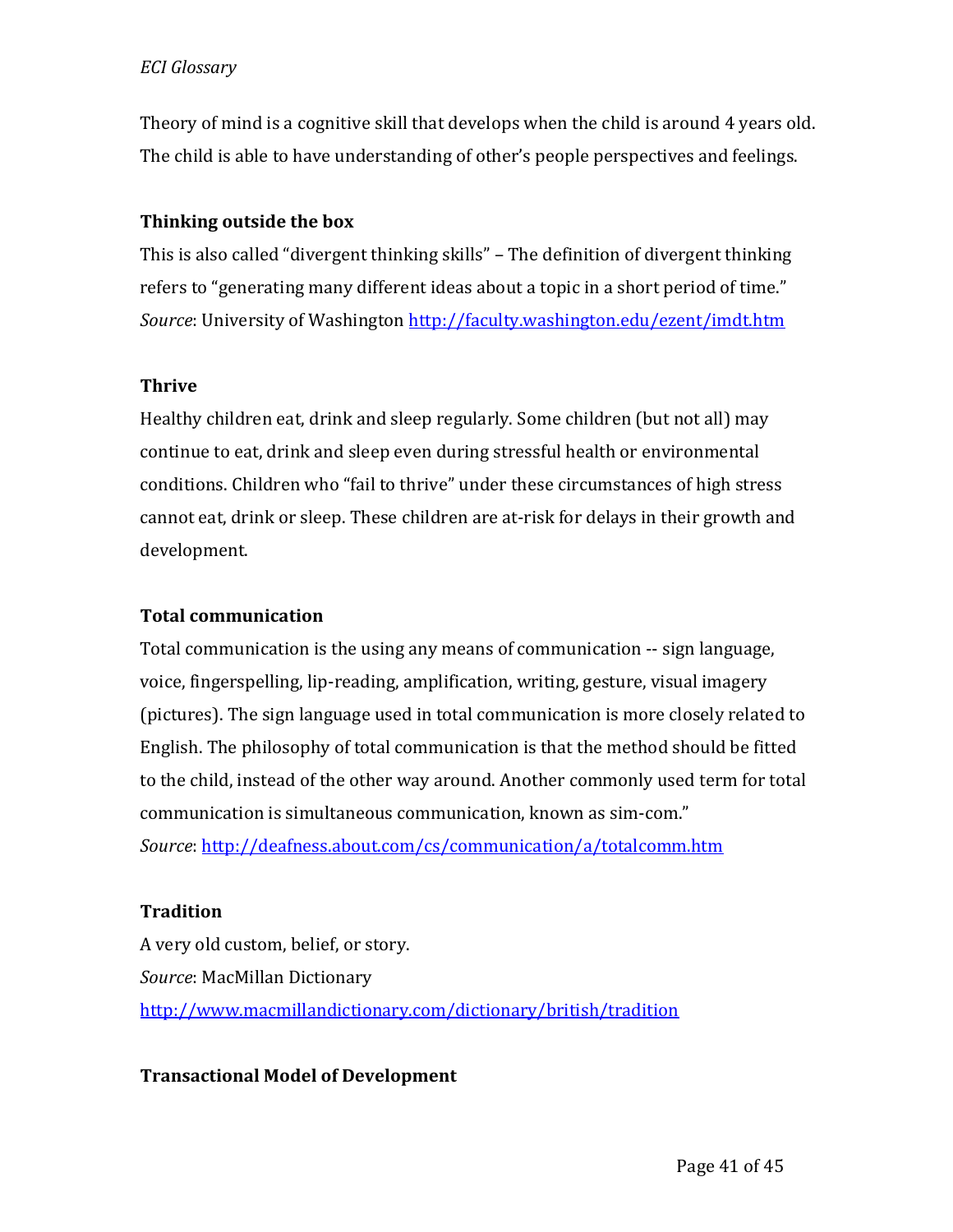Dr. Sameroff is best known for developing the transactional model of development, which describes the ways in which the child, parent, and environment affect each other and the child's development. He has advised or participated in several prominent national research efforts focusing on early childhood mental health and development."

*Source*[: http://www.zerotothree.org/about-us/board-staff/arnold-sameroff](http://www.zerotothree.org/about-us/board-staff/arnold-sameroff-bio.html)[bio.html](http://www.zerotothree.org/about-us/board-staff/arnold-sameroff-bio.html)

## **Translocation**

This is the transfer of one part of a chromosome to another part of the same or a different chromosome, resulting in rearrangement of the genes.

#### **Trauma**

Trauma means that the body and the emotional well-being of the child are impacted. Sometimes the child's basic functions, or physiological functions feel this impact and suffer changes. These may include not eating, not sleeping, going back, or regressing in toileting functions. The child may feel constantly anxious and as if on the edge.

## **Trigger**

These conditions or illnesses may cause for the mood disorder to show at a certain point in time.

## **Turn-taking skills**

The ability to be a part of an activity or conversation that requires at least two participants. In babies, this would involve the ability to play peek-a-boo and pat-acake. In young children, this involves the ability to play cooperatively with others and engaging in a meaningful conversation with another person. *Source*: Coleman, J. G. (2006). *The early intervention dictionary: a multi-disciplinary* 

*guide to terminology*. Bethesda, MD: Woodbine House.

Additional reference: Benson, J.B. & Haith, M. (2009). *The Social and Emotional Development in Infancy and Early Childhood*. San Diego, CA: Elsevier.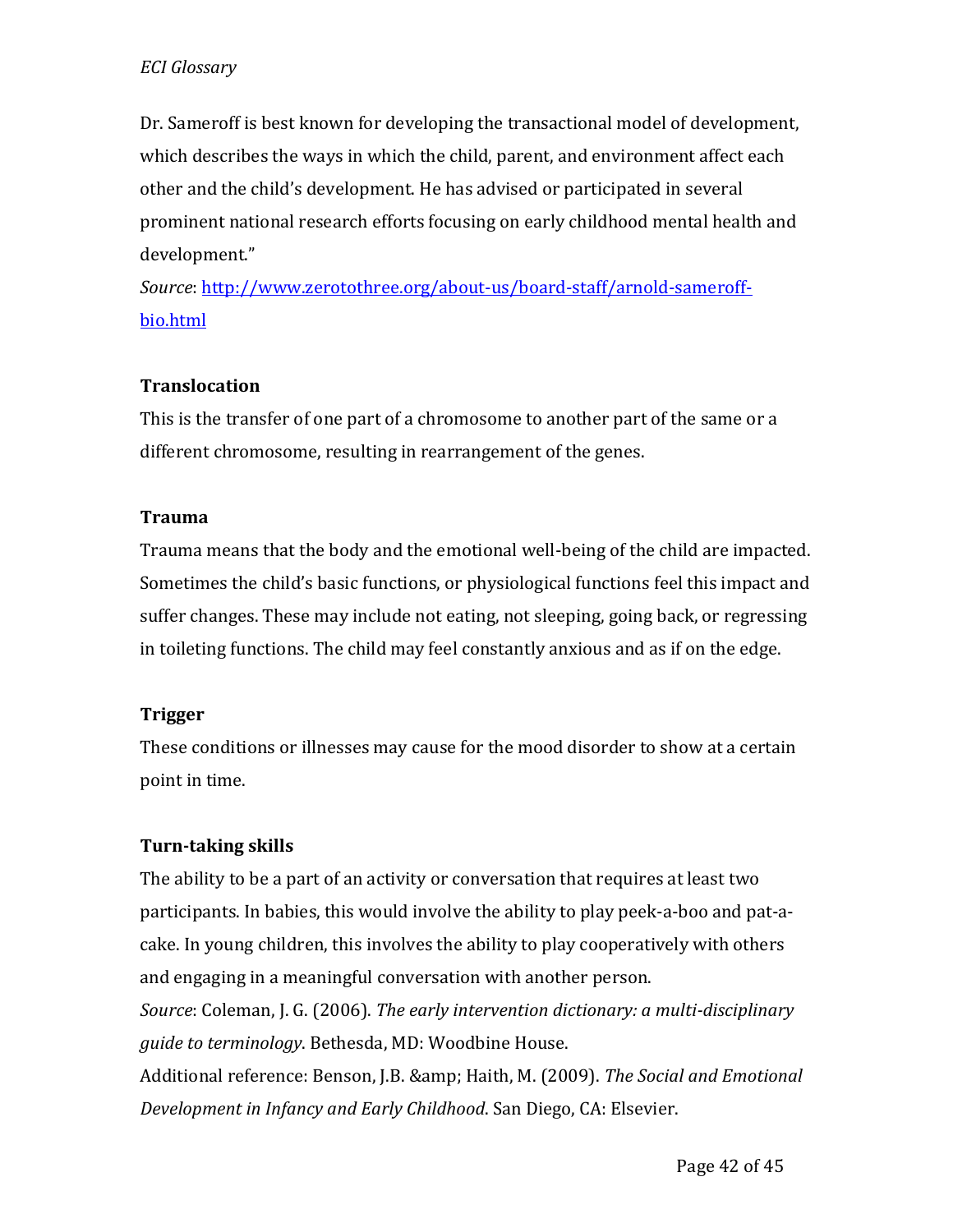# **U**

#### **Unresponsive**

This means that children may get their basic needs met (food, changing, clothing and shelter), but do not get the affection and emotional response they need from their caregivers.

## **V**

#### **Values**

These refer to the family's attitudes and preference towards different issues including race, disability, different lifestyles, and others.

*Source*: Beale Spencer, M. (1982). *Children's cultural values and parental child rearing experiences*. Available online since 2004 at:

http://www.sciencedirect.com/science? ob=ArticleURL& udi=B6WDH-[4D702XJ-](http://www.sciencedirect.com/science?_ob=ArticleURL&_udi=B6WDH-4D702XJ-1X&_user=1022551&_coverDate=12%2F31%2F1983&_rdoc=1&_fmt=high&_orig=search&_origin=search&_sort=d&_docanchor=&view=c&_acct=C000050484&_ver)

1X& user=1022551& coverDate=12%2F31%2F1983& rdoc=1&amp ; fmt=high& orig=search& origin=search& sort=d& docanchor =&view=c& acct=C000050484& version=1& urlVersion=0&am p; userid=1022551&md5=9599a5f45af72b601a480e2322896d57&searc [htype=a](http://www.sciencedirect.com/science?_ob=ArticleURL&_udi=B6WDH-4D702XJ-1X&_user=1022551&_coverDate=12%2F31%2F1983&_rdoc=1&_fmt=high&_orig=search&_origin=search&_sort=d&_docanchor=&view=c&_acct=C000050484&_ver)

## **Vestibular system**

This is the system that provides children with their sense of balance. The vestibular system is located in the inner ear and is responsible for allowing the child to stay balanced, when he/she stands, sits or walks. The vestibular system also allows the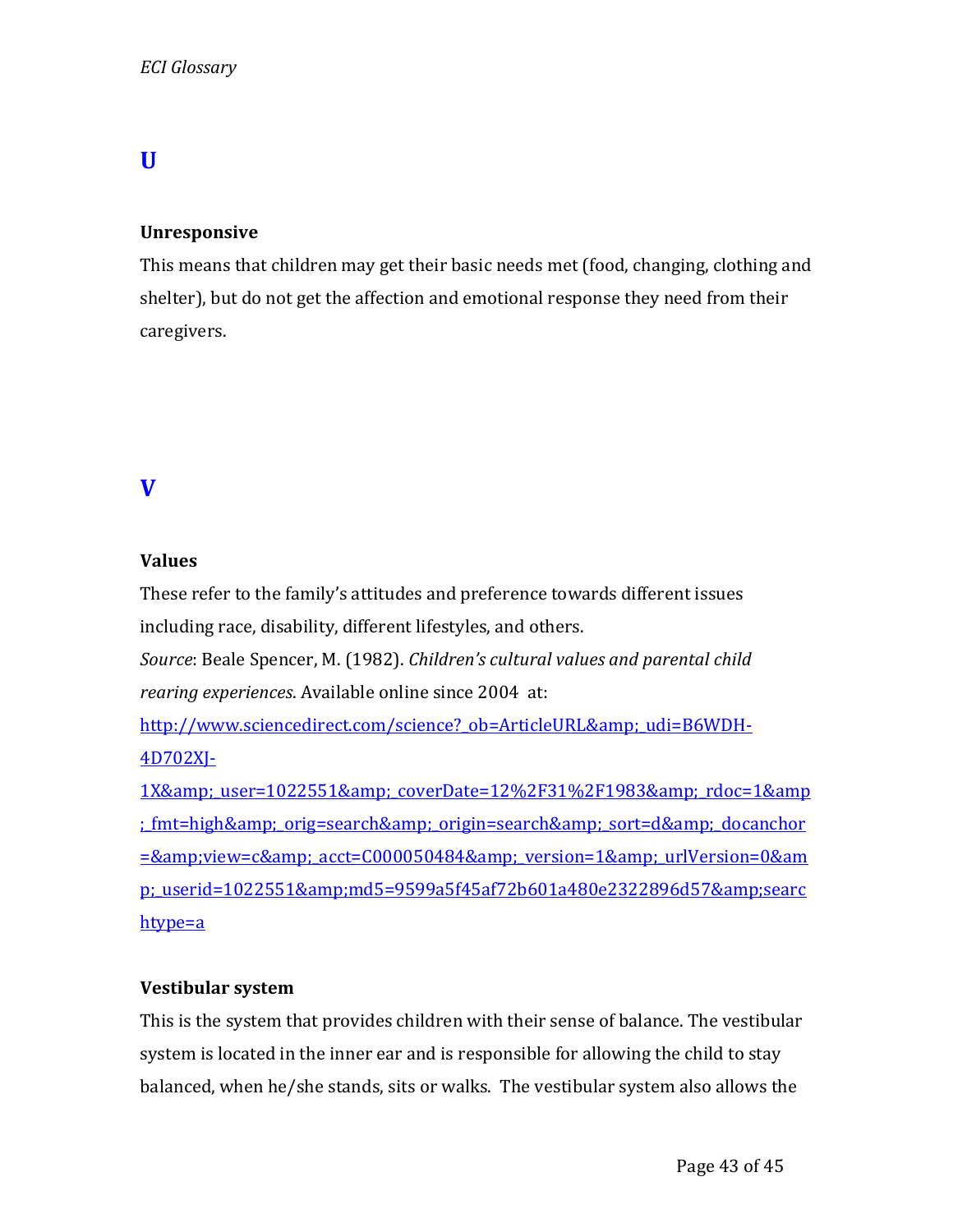child to enjoy doing leaps and bounces when 'roughhousing' or rough playing, for fun, with siblings or peers. *Source*: Coleman, 2006.

## **Very close**

This refers to "personal space" where children do not realize that others may not be comfortable.

## **Visual impairment**

Includes partially sighted and low vision:

- Partially sighted" indicates some type of visual problem has resulted in a need for special education.

- "Low vision" generally refers to a severe visual impairment, not necessarily limited to distance vision. Low vision applies to all individuals with sight who are unable to read the newspaper at a normal viewing distance, even with the aid of eyeglasses or contact lenses. They use a combination of vision and other senses to learn, although they may require adaptations in lighting or the size of print, and, sometimes, Braille (IDEA).

## **Voyeurism**

Voyeurism is viewing some form of nudity or sexual activity, accompanied by sexual arousal. To be classified as a sexual disorder, or a paraphilia, voyeurism must be characterized by observing unsuspecting individuals, usually strangers, who are naked or engaging in sexual activity, for the purpose of seeking sexual excitement. *Source*: APA Diagnostic Statistics Manual, Quoted in Meg S. Kaplan and Richard B. Krueger, "Voyeurism: Psychopathology and Theory" in *Sexual Deviance: Theory, Assessment and Treatment* (New York: The Guilford Press, 1997), pp. 297-310, at p. 297. From the Justice Department, Government of BC [http://www.justice.gc.ca/eng/cons/voy/part1\\_context.html](http://www.justice.gc.ca/eng/cons/voy/part1_context.html)